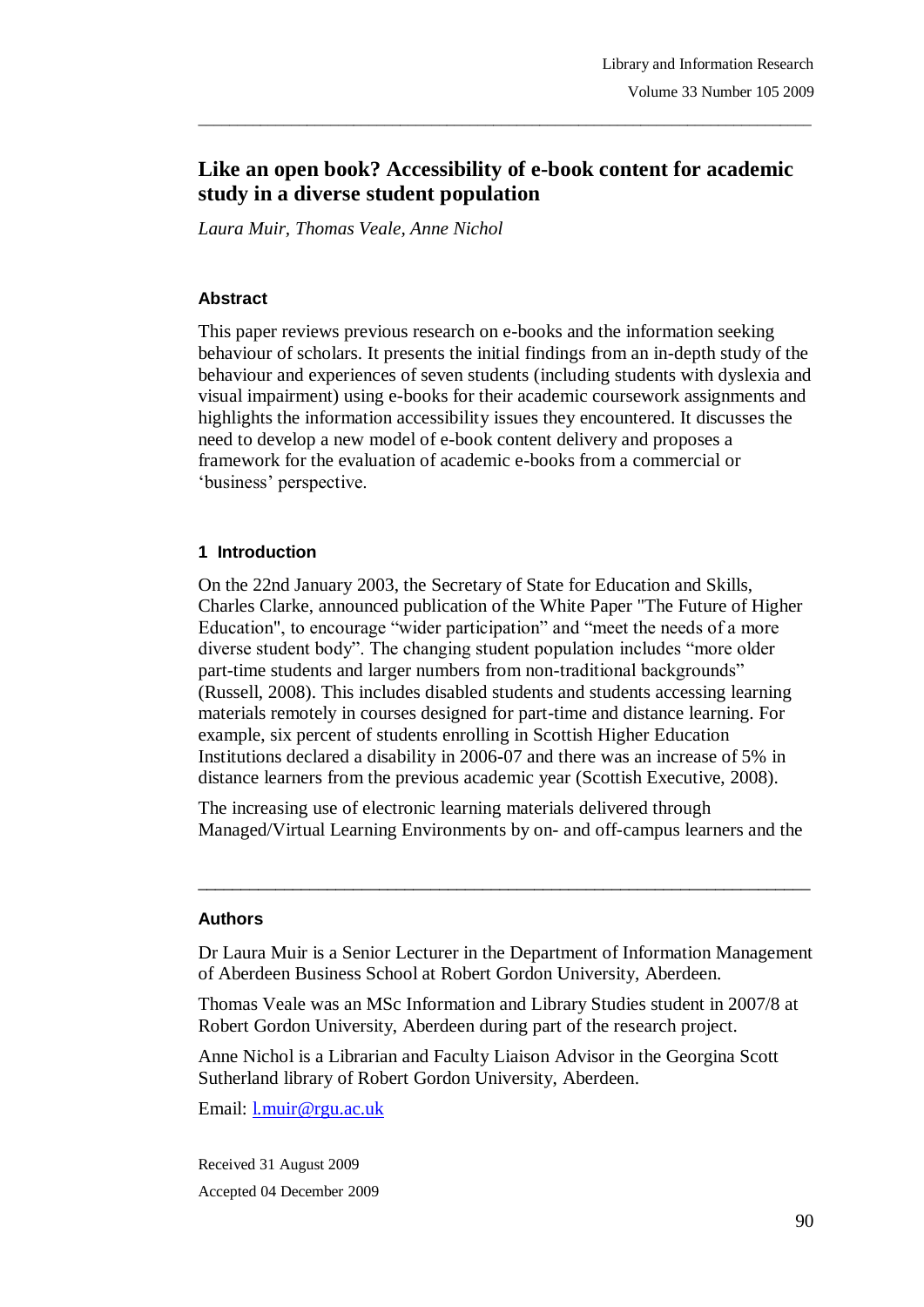legal obligations, under the Disability Discrimination Act (DDA) (Disability Discrimination Act, 2005), of educational establishments to provide equal access to a diverse student population mean that universities must ensure usability and accessibility of electronic resources provided by university libraries for all students. This includes accessible provision and use of e-books for academic study.

 $\_$  ,  $\_$  ,  $\_$  ,  $\_$  ,  $\_$  ,  $\_$  ,  $\_$  ,  $\_$  ,  $\_$  ,  $\_$  ,  $\_$  ,  $\_$  ,  $\_$  ,  $\_$  ,  $\_$  ,  $\_$  ,  $\_$  ,  $\_$  ,  $\_$  ,  $\_$  ,  $\_$  ,  $\_$  ,  $\_$  ,  $\_$  ,  $\_$  ,  $\_$  ,  $\_$  ,  $\_$  ,  $\_$  ,  $\_$  ,  $\_$  ,  $\_$  ,  $\_$  ,  $\_$  ,  $\_$  ,  $\_$  ,  $\_$  ,

According to Carden (2008), an e-book may be regarded as an electronic "picture" of a printed book, a viewable resource in an online repository, reflowable narrative text, a searchable browsable database of discrete factual components for reference or as a learning object with a toolkit for searching, highlighting and annotating its content. An e-book may be delivered to the user on a dedicated ebook reader or accessed through a library catalogue or on the WWW. In the academic context, e-books are typically accessed through the university library catalogue. The e-book delivery format tends to be similar to that of a printed book for reading one page at a time and one book at a time.

Printed books may be evaluated in terms of their "readability", layout, availability and portability. E-books may be evaluated in the same way and also in terms of their software features and functionality. However, it is easy to focus too heavily on e-book devices, formats and features and to forget about the nature of the content that they deliver (including data, explanation, instruction, account, argument and narrative), how it is accessed and read, and the needs of the reader of the e-book.

E-books are seen as a means of increasing multi-user access to published material and offer great potential for meeting the needs of a wide range of users accessing library resources remotely (Snowhill, 2001). However, despite the potential benefits to users and libraries, the uptake of e-books has not met expectations and this has resulted in special initiatives and research to establish the issues for providers (JISC, 2008) and the barriers for users (JISC, 2003). The JISC National E-books Observatory Project (JISC, 2008a) was initiated to explore impact, observe behaviours and develop new models to stimulate the e-books market. It was driven by the demand for course texts in electronic format and conflicting concerns of publishers about lack of evidence of demand and the impact on sales of printed books. One of the key aims of that project is to evaluate the use of the e-books through deep log analysis to enable publishers, aggregators and libraries to stimulate an e-books market that has appropriate business and licensing models. An initial online survey (CIBER, 2008) gathered information on awareness, perceptions and attitudes to e-books as a benchmark for further studies. Deep Log Analysis (DLA) of raw server logs (of user access, navigation and activity) together with user and institutional profiles and interview data has explored patterns of behaviour in the use of e-books in a large-scale study.

This paper provides an in-depth view of scholarly e-books from a student-centred perspective. Rather than looking at general patterns of behaviour, it examines the student"s journey through an e-book in the context of their study goals and records their behaviour and experiences as individual case studies of e-book interaction. It explores the attitudes and experiences of students on e-book use for their studies, comparing their views before and after a recorded e-book session and examining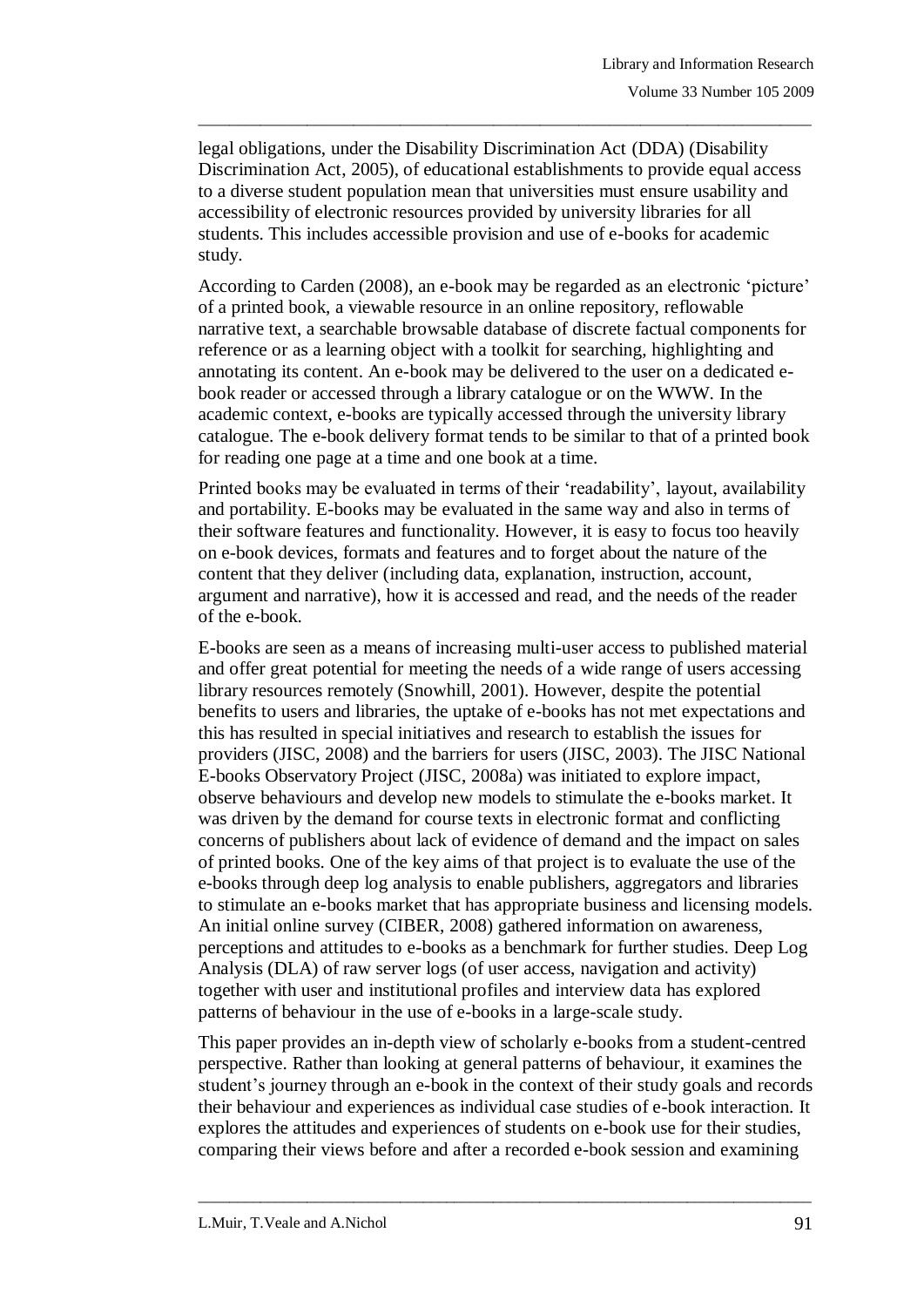usability, accessibility and the processes involved in using e-books. The accessibility and usability of e-books is of particular interest to publishers, aggregators and users. Our research aims to evaluate e-books from a commercial or "business" perspective to inform the design and delivery of e-book content in the future.

 $\_$  ,  $\_$  ,  $\_$  ,  $\_$  ,  $\_$  ,  $\_$  ,  $\_$  ,  $\_$  ,  $\_$  ,  $\_$  ,  $\_$  ,  $\_$  ,  $\_$  ,  $\_$  ,  $\_$  ,  $\_$  ,  $\_$  ,  $\_$  ,  $\_$  ,  $\_$  ,  $\_$  ,  $\_$  ,  $\_$  ,  $\_$  ,  $\_$  ,  $\_$  ,  $\_$  ,  $\_$  ,  $\_$  ,  $\_$  ,  $\_$  ,  $\_$  ,  $\_$  ,  $\_$  ,  $\_$  ,  $\_$  ,  $\_$  ,

## **2 Usage and attitudes to e-books**

Research on e-books has generally focused on usage (for example, Levine-Clark, 2006) and attitudes to use. Surveys of students" attitudes to the use of e-books found that 24/7 availability, ease of storage and full-text search facility were drivers for use (Chu, 2003). Difficulty in reading/browsing/annotating content, the need for special equipment, no sense of ownership (when frequent use is required over an academic year) and preference for print were found to be the main perceived barriers to use (Rowlands *et al.,* 2007; Tenopir and Rowlands, 2007). Researchers concluded that e-book content which is suitable for quick reference is used more widely (Chu, 2003; Williams and Rowlands, 2007, 20) and that the subject and content of e-books influences how heavily the e-book will be used (Chu, 2003, 41). Prior experience of using e-books has also been found to positively influence acceptability and use of e-books for reference tasks. Specific issues for use were found to be navigation time relative to the time spent viewing content, perceived barriers to access which dissuade use of e-books and the need for simplicity and standardised, easy-to-use interfaces (CIBER, 2008). In a study of Electronic Books ON-screen Interface (the EBONI project) by Wilson, Landoni and Gibb (2002), a set of best practice guidelines was produced for the publication of electronic textbooks, reflecting the usability requirements of the UK higher education community. The main findings of the EBONI study were the need for adherence to the printed book model and presentation adjustments to facilitate ease of on-screen reading.

However, our research challenges this recommendation and argues that it is the adherence to the printed book model that limits the use of academic e-books. We argue that e-book content must be re-designed to meet the scholarly information seeking needs of the user.

## **3 Understanding scholarly information seeking behaviour**

Information seeking behaviour is exhibited during "the purposive seeking for information", which is the "consequence of a need to satisfy some goal" or "a process in which humans purposefully engage, in order to change their state of knowledge" (Marchionini, 1995). It is important to note the importance of the 'goal': information seeking behaviour cannot be explored if there is no clear user goal or genuine need for the information.

One aspect of information seeking activity is the way in which the user interacts with the e-book and the information obtained from it. In addition, variables such as motivation, attitude and experience influence the decisions users make while seeking and using information. Therefore, in a study of information seeking behaviour, it is important to capture the users" physical interaction with the information environment and the thought processes, knowledge structures,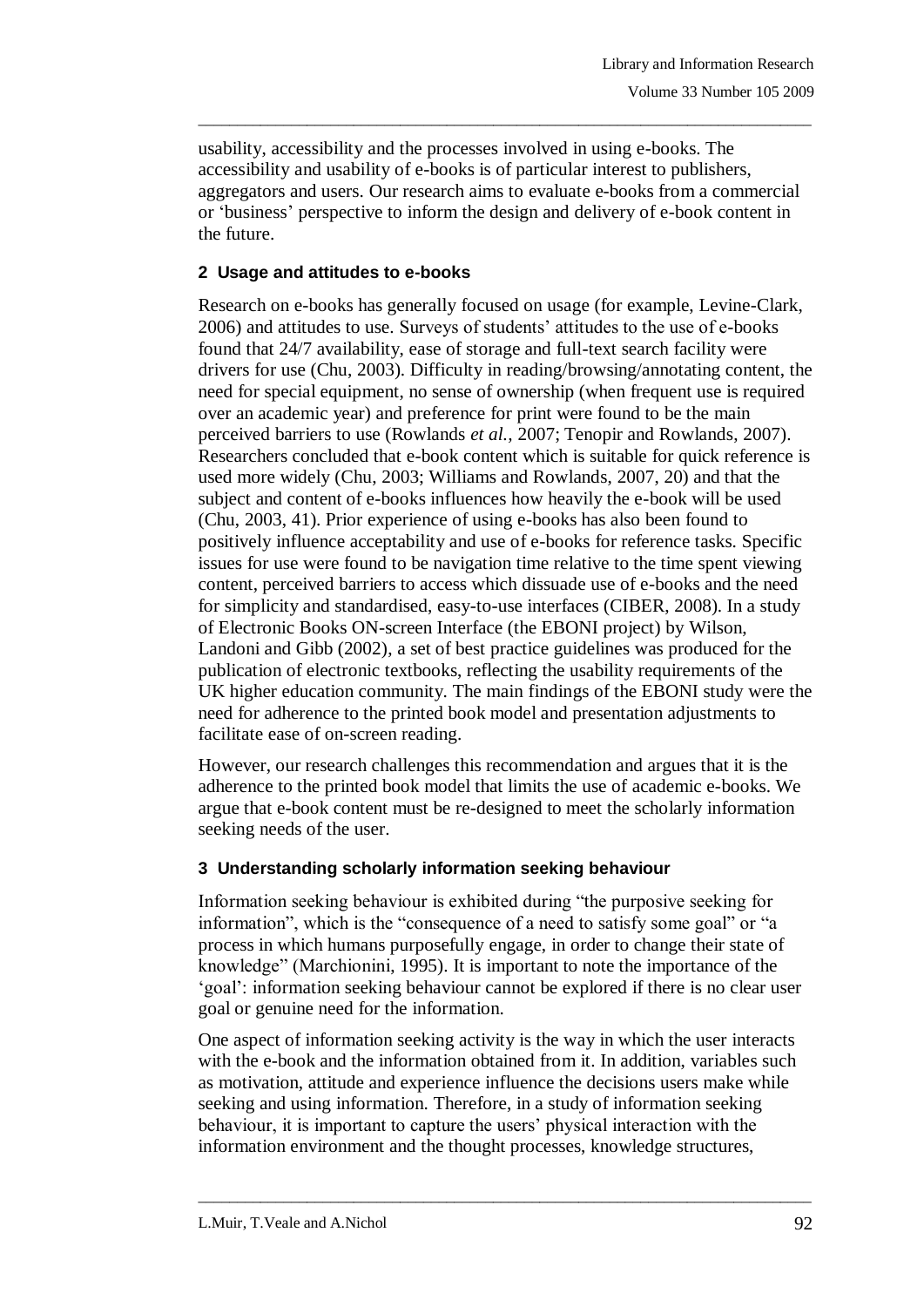attitudes and affective influences which determine how the information is discovered and used.

 $\_$  ,  $\_$  ,  $\_$  ,  $\_$  ,  $\_$  ,  $\_$  ,  $\_$  ,  $\_$  ,  $\_$  ,  $\_$  ,  $\_$  ,  $\_$  ,  $\_$  ,  $\_$  ,  $\_$  ,  $\_$  ,  $\_$  ,  $\_$  ,  $\_$  ,  $\_$  ,  $\_$  ,  $\_$  ,  $\_$  ,  $\_$  ,  $\_$  ,  $\_$  ,  $\_$  ,  $\_$  ,  $\_$  ,  $\_$  ,  $\_$  ,  $\_$  ,  $\_$  ,  $\_$  ,  $\_$  ,  $\_$  ,  $\_$  ,

Researchers have called for information and library research to move towards "monitoring the actual online seeking behaviour of their users" (CIBER, 2008, 9). Rowlands (2007) argued that "no one is watching the users". He concluded that there is generally a lack of research in user evaluation of expensive online resources. Significant differences in perceptions and views between researchers and library service providers are identified in a report on researchers' use of academic libraries and their services (RIN, 2007). This demonstrates the need for greater understanding of how users interact with and use library services in general and e-books in particular. In a recent report, commissioned by the Strategic Content Alliance (SCA)\* on Audience Analysis and Modelling (SCA, 2008), personalisation and the importance of usability testing for user engagement and feedback are identified as key themes for the future development of library resources.

Our research was specifically designed to explore the behaviour and experience of students using e-books for their academic study. This paper explores the information accessibility issues arising from this work.

### **4 Methodology**

A mainly qualitative approach to understanding the multidimensional nature of scholarly information seeking (physical, cognitive, affective and socio-cultural) during e-book use was adopted in our user-centred research which aimed to understand not only the characteristics of behaviour but also why users behave in certain ways. The general research approach was qualitative at the ontological level (i.e. a relativist approach) and at the epistemological level (i.e. an interpretivist† and subjectivist view). It was at higher levels that the research combined qualitative and quantitative elements. At the methodological level the approach used exploratory and descriptive (qualitative) methods to capture views and experiences and confirmatory (quantitative) methods to capture the behavioural mechanisms of participants. At the axiological level the approach was qualitative (to establish relevance) and quantitative (to enhance rigour and provide supporting evidence).

Wilson and Landoni (2001) recognised the link with Human Computer Interaction research in their methodology for evaluating e-books, which included subjective feedback obtained by questionnaire, covert behaviour observation and interviews. This general approach was adopted in our research to gather data for the creation of individual user case studies of interactions with e-books.

 $\_$  ,  $\_$  ,  $\_$  ,  $\_$  ,  $\_$  ,  $\_$  ,  $\_$  ,  $\_$  ,  $\_$  ,  $\_$  ,  $\_$  ,  $\_$  ,  $\_$  ,  $\_$  ,  $\_$  ,  $\_$  ,  $\_$  ,  $\_$  ,  $\_$  ,  $\_$  ,  $\_$  ,  $\_$  ,  $\_$  ,  $\_$  ,  $\_$  ,  $\_$  ,  $\_$  ,  $\_$  ,  $\_$  ,  $\_$  ,  $\_$  ,  $\_$  ,  $\_$  ,  $\_$  ,  $\_$  ,  $\_$  ,  $\_$  ,

 $\overline{a}$ 

<sup>\*</sup> The SCA comprises the JISC, BL, BBC, NHS, Becta, MLA and EPSRC.

<sup>&</sup>lt;sup>†</sup> Interpretivism is an approach where reality is subjective and constructed by human actors in contrast with positivism where facts and values are distinct.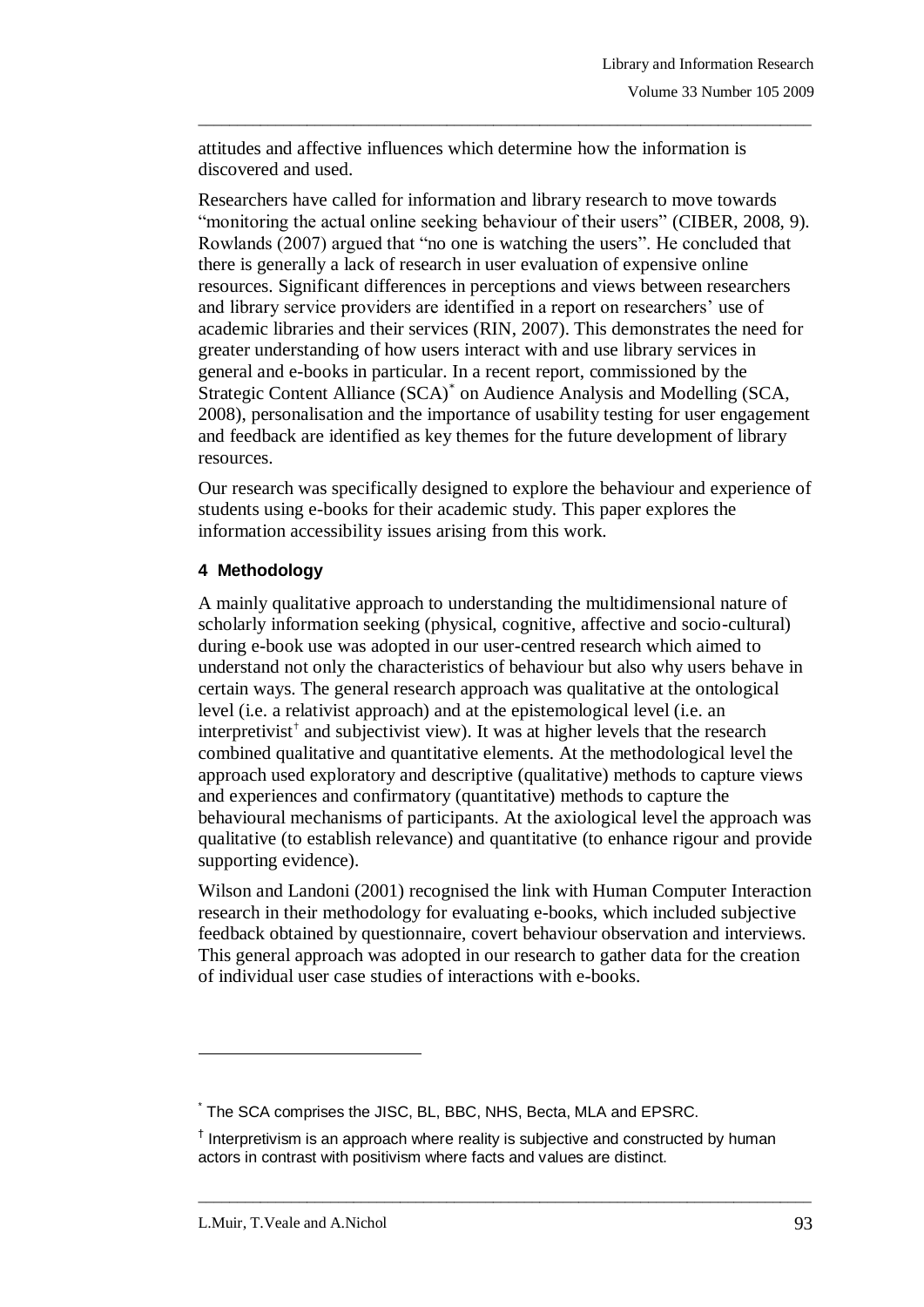### **4.1 Methodological approach**

Case study research is an in-depth study where the unit of analysis is an individual, group, organisation, event or phenomenon related to the research questions. It is well suited to empirically investigating user behaviour and issues for individuals and groups and for investigating the interaction between the context and systems or services. In this approach, phenomena under investigation are not isolated from their context and it is precisely for this reason that it is of value. By not separating the components (i.e. the e-book platforms and content) from related matters (the educational context and goal) a holistic examination was possible.

 $\_$  ,  $\_$  ,  $\_$  ,  $\_$  ,  $\_$  ,  $\_$  ,  $\_$  ,  $\_$  ,  $\_$  ,  $\_$  ,  $\_$  ,  $\_$  ,  $\_$  ,  $\_$  ,  $\_$  ,  $\_$  ,  $\_$  ,  $\_$  ,  $\_$  ,  $\_$  ,  $\_$  ,  $\_$  ,  $\_$  ,  $\_$  ,  $\_$  ,  $\_$  ,  $\_$  ,  $\_$  ,  $\_$  ,  $\_$  ,  $\_$  ,  $\_$  ,  $\_$  ,  $\_$  ,  $\_$  ,  $\_$  ,  $\_$  ,

In this research, the primary unit of analysis was the individual e-book user (student) but it is envisaged that as the study develops to include more student participants, further case studies will be created based on groups of students (according to student profile categories or consistent behaviour patterns if they emerge). This will enable the creation of usage scenarios that typify specific issues which characterise user behaviours. However, the aim of our research is not to over-generalise the findings but to embrace the "outliers" in an inclusive study aimed at achieving universal usability and accessibility of e-books of the future.

### **4.2 Participants**

Seven postgraduate students (from Robert Gordon University, Aberdeen) volunteered to take part in the research and they are described in Table 1.

| ID             | <b>Student</b>                                                                                                                             |
|----------------|--------------------------------------------------------------------------------------------------------------------------------------------|
| S <sub>1</sub> | Female, Dyslexic (Meares-Irlen Syndrome, a severe form of dyslexia<br>due to pattern sensitivity, wears tinted glasses), on-campus access. |
| S <sub>2</sub> | Female, Dyslexic, on-campus access.                                                                                                        |
| S <sub>3</sub> | Female, on-campus access.                                                                                                                  |
| S <sub>4</sub> | Female, on-campus access.                                                                                                                  |
| S <sub>5</sub> | Female, on-campus access.                                                                                                                  |
| S <sub>6</sub> | Male, off-campus access (Distance Learning student).                                                                                       |
| S7             | Male, Blind from birth, off-campus access.                                                                                                 |

## **Table 1: Student participants**

None of the participants was an experienced user of e-books prior to the study. Student 7 is an expert user of assistive technology software (for text-to-speech). The volunteers who took part in the research all expressed an interest in e-books but stated a preference for the printed format before they participated in the research (apart from Student 7). Their willingness to work on the e-book task contributed greatly to the research. By participating, they also had an opportunity to assess how e-books might play a greater role in their studies in future.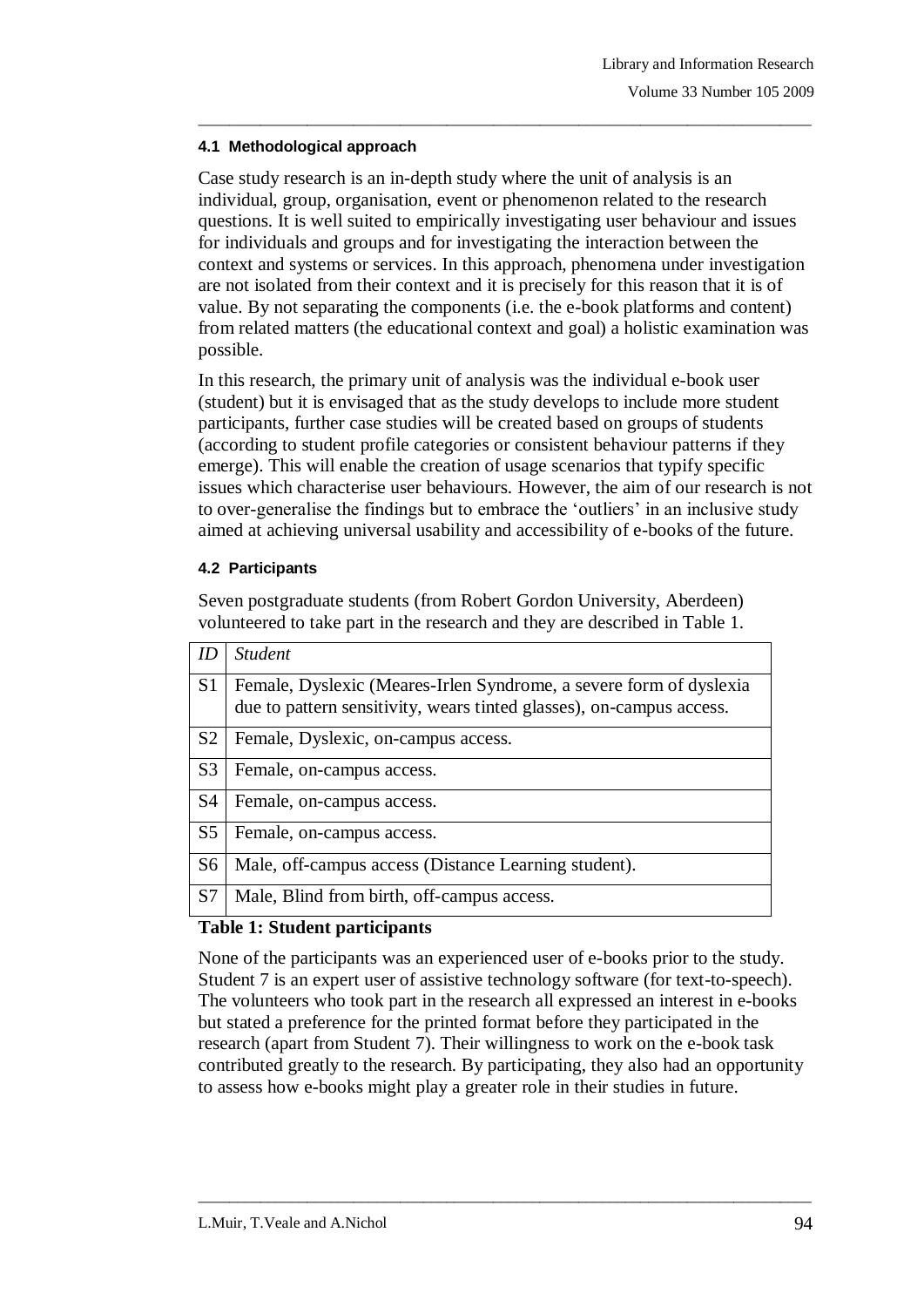### **4.3 The e-book task**

The participants were given a task which was designed to make their interaction with e-books realistic, practical and student-centred. The task was to use e-book content of their choice for their own information needs for a current coursework assignment. This required pre-task preparation by the students to identify the information requirements for a specific coursework assignment. The e-books read by the six students who gained access to one or more e-books during the task are detailed in Table 2. Student 7 was not able to access the e-book of his choice and is not included in the table.

 $\_$  ,  $\_$  ,  $\_$  ,  $\_$  ,  $\_$  ,  $\_$  ,  $\_$  ,  $\_$  ,  $\_$  ,  $\_$  ,  $\_$  ,  $\_$  ,  $\_$  ,  $\_$  ,  $\_$  ,  $\_$  ,  $\_$  ,  $\_$  ,  $\_$  ,  $\_$  ,  $\_$  ,  $\_$  ,  $\_$  ,  $\_$  ,  $\_$  ,  $\_$  ,  $\_$  ,  $\_$  ,  $\_$  ,  $\_$  ,  $\_$  ,  $\_$  ,  $\_$  ,  $\_$  ,  $\_$  ,  $\_$  ,  $\_$  ,

| ID              | $E$ -Book                                                                  | Source             | Read by        |
|-----------------|----------------------------------------------------------------------------|--------------------|----------------|
| EB <sub>1</sub> | Creswell, J.W. (1997) Qualitative<br>inquiry and research design: choosing | NetLibrary<br>(NL) | S1, S3, S5     |
|                 | among five traditions.1st ed. London:<br>Sage.                             |                    |                |
| EB <sub>2</sub> | Lee-Davies, L. (2007) Developing work<br>and study skills. London: Thomson | Biz/ed<br>Premier  | S <sub>2</sub> |
|                 | learning.                                                                  | (BE)               |                |
| EB <sub>3</sub> | Mauch, J.E., Park, N. (2003) Guide to                                      | MyiLibrary         | S <sub>4</sub> |
|                 | the successful thesis and dissertation: a                                  | (ML)               |                |
|                 | handbook for students and faculty. 5th                                     |                    |                |
|                 | ed. New York: M. Dekker.                                                   |                    |                |
| EB <sub>4</sub> | Budd, J. (1998) The academic library:                                      | NetLibrary         | S <sub>4</sub> |
|                 | its context, its purpose and its operation.                                | (NL)               |                |
|                 | Englewood CO.: Libraries Unlimited.                                        |                    |                |
| EB <sub>5</sub> | Featherstone, M., Hepworth, M., and                                        | NetLibrary         | S <sub>6</sub> |
|                 | Turner, B.S., eds. (1991) The body:                                        | (NL)               |                |
|                 | social process and cultural theory.                                        |                    |                |
|                 | London: Sage.                                                              |                    |                |

**Table 2: E-Books (EB1-EB5) accessed and read by participating students (S1-S6)**

#### **4.4 Data collection methods**

Data were obtained from a pre-task questionnaire, a recording of the e-book task session and a post-task interview.

The pre-task questionnaire obtained data about the students, their background, information needs and previous experience and attitudes to e-books. It invited the participants to examine e-books for their studies and use the content in relation to their own information needs. Training on accessing e-books from the university library and use of e-book features (for example, using the "Table of Contents", searching electronic material, note-taking) was available to all the students taking part before the e-book task session and was provided on request to one of the students (S6).

The e-book sessions with individual participants were observed by the researcher and recorded with usability software (TechSmith Morae) and a Webcam installed on the user"s computer (for S1-5 and S7. S6 recorded his session remotely). The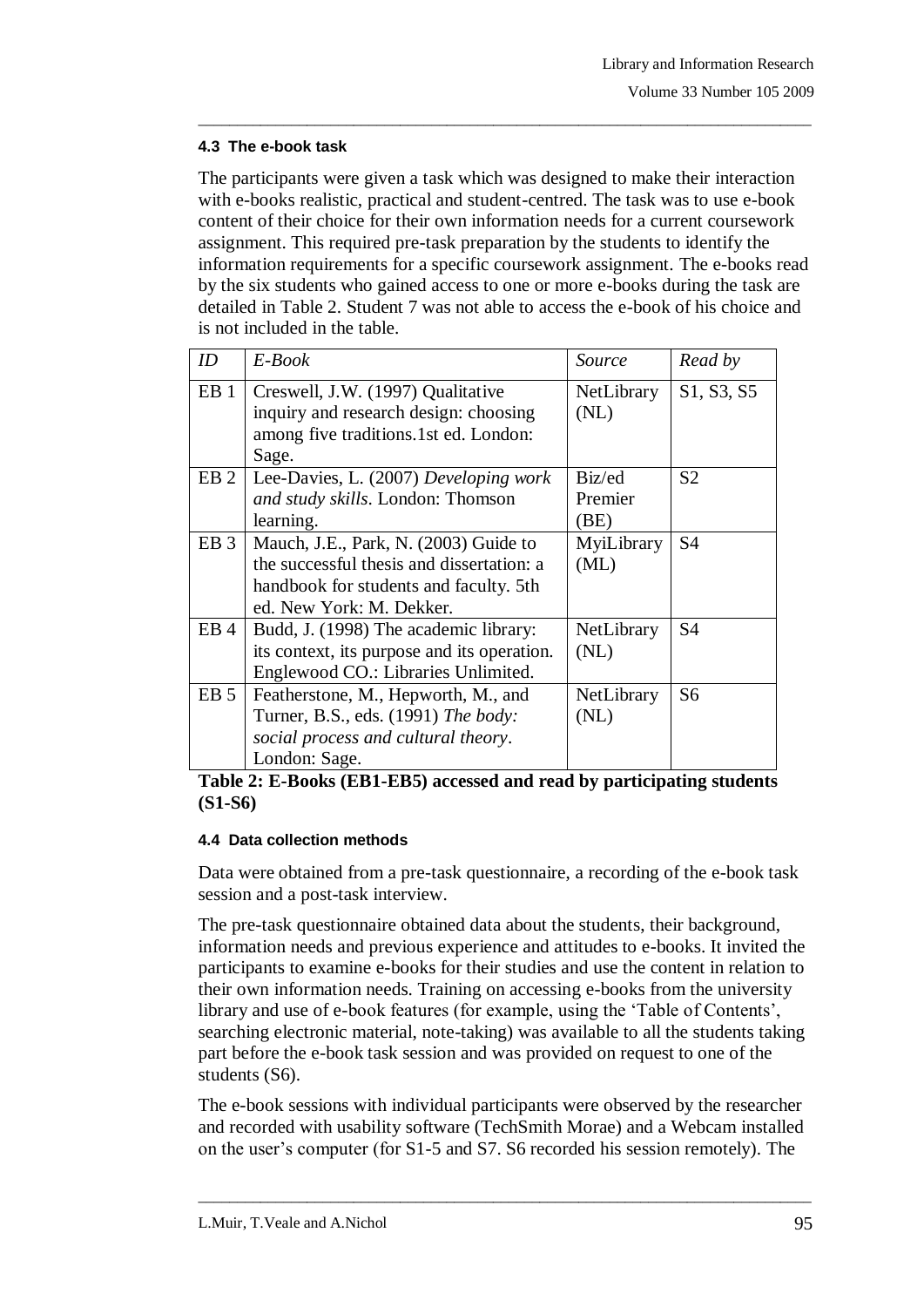participants were instructed to find access and use an e-book for their assignment and to think aloud during the session as much as possible. The software facilitated capture of the participants' interaction with the e-books (including screen display, mouse clicks, navigation, key strokes and text entry) during the recorded session. The hardware (Webcam) captured video of the users' facial expressions and an audio recording of their "think aloud" processes during the task. The software also enabled the recordings to be integrated and rendered as a single video clip for each participant. An example of screen-shots from a video clip produced in this way (but not from the research in this paper for reasons of participant data protection) is given in Figure 1.

 $\_$  ,  $\_$  ,  $\_$  ,  $\_$  ,  $\_$  ,  $\_$  ,  $\_$  ,  $\_$  ,  $\_$  ,  $\_$  ,  $\_$  ,  $\_$  ,  $\_$  ,  $\_$  ,  $\_$  ,  $\_$  ,  $\_$  ,  $\_$  ,  $\_$  ,  $\_$  ,  $\_$  ,  $\_$  ,  $\_$  ,  $\_$  ,  $\_$  ,  $\_$  ,  $\_$  ,  $\_$  ,  $\_$  ,  $\_$  ,  $\_$  ,  $\_$  ,  $\_$  ,  $\_$  ,  $\_$  ,  $\_$  ,  $\_$  ,

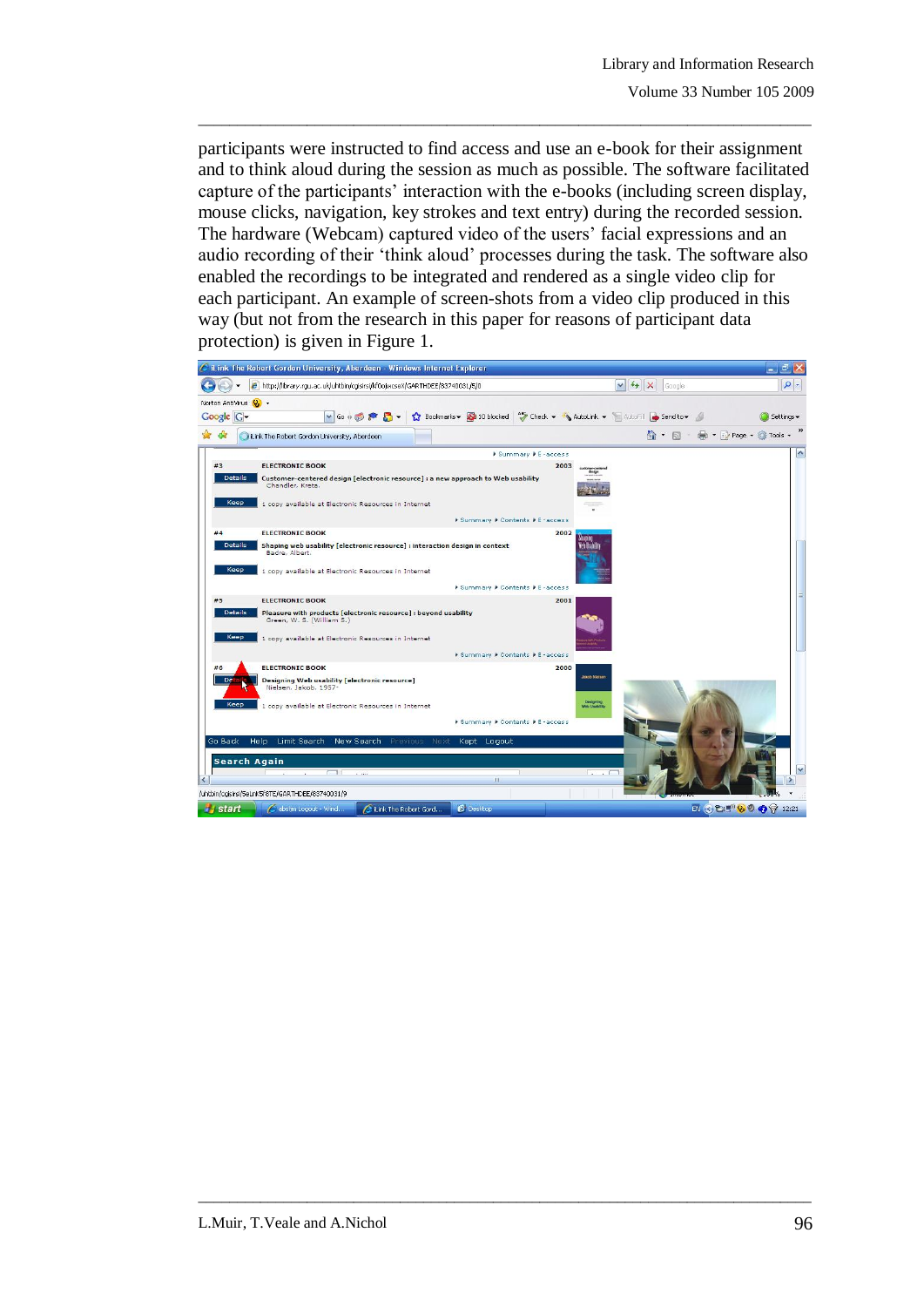Volume 33 Number 105 2009



## **Figure 1: Two screen shots from a recorded video clip (a mouse click is indicated by the red triangle in the top image, the position of the mouse is highlighted by the yellow circle in the lower image and the image of the user is displayed in the bottom right corner of the images)**

In addition to the recordings of the user during the e-book session, quantitative data (e.g. number of mouse clicks and time on tasks and subtasks) from each session were generated by the software package for further analysis.

Immediately after the recorded session, a semi-structured interview was conducted with individual participants. The interview was designed to encourage the participant to express his/her feelings and views and describe his/her experience during the task. The researcher had the option to play back video clips from the recording to the participant to facilitate this process.

Triangulation of the quantitative and qualitative data provided a rich picture of the behaviour and experience of each student participant. The key behaviours, experiences and accessibility issues arising from these detailed cases are discussed in this paper.

### **5 Results**

This paper presents the analysis of the data from the questionnaire, recorded session and interview results from the first group of seven students (S1-S7) taking part in the research. It highlights the students" experiences of initial access to the e-book and its content; how they used and would like to use e-books and what helped and hindered them in using e-books to achieve their scholarly goals.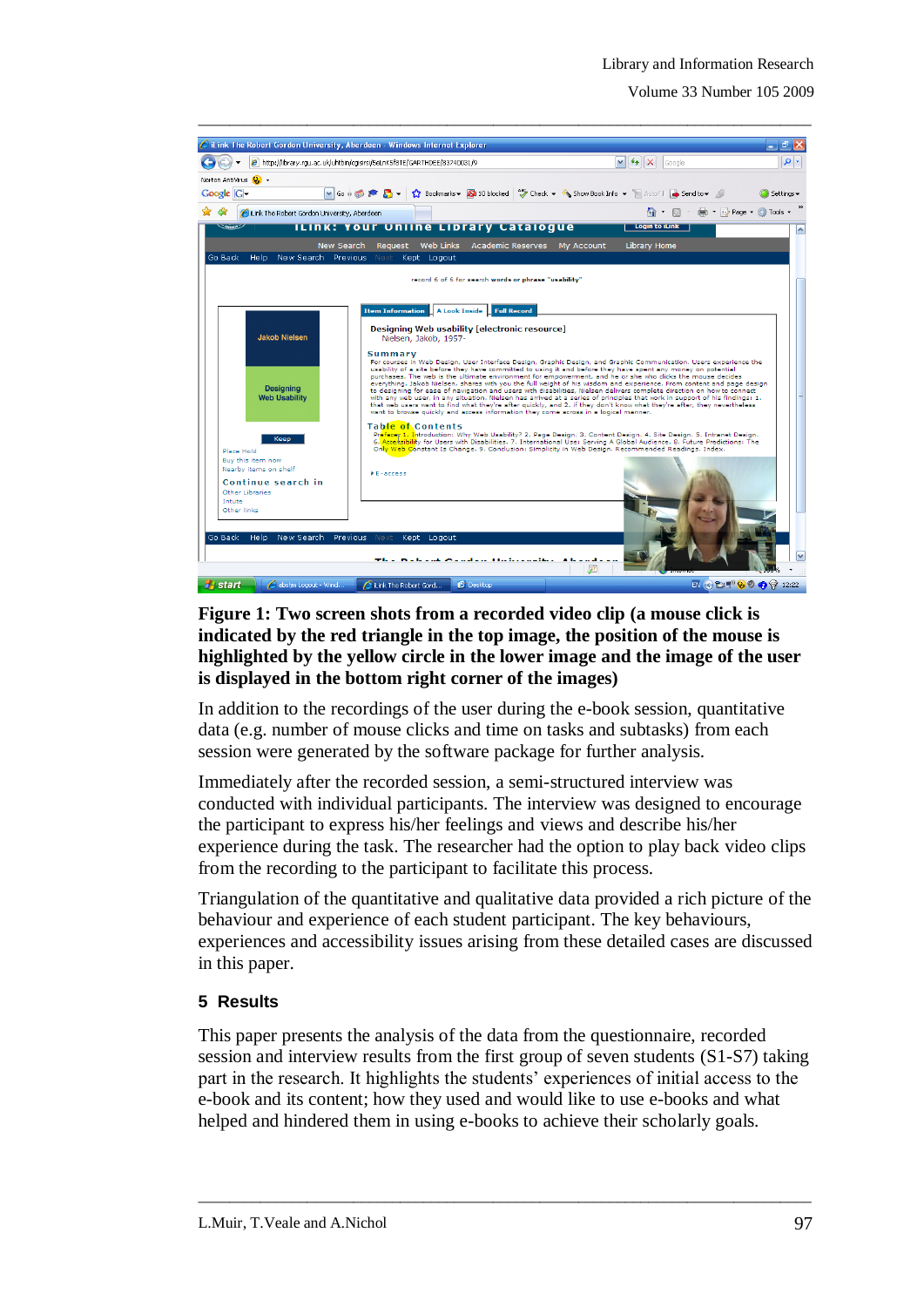#### **5.1 Initial access**

The time spent on initial access to the chosen e-book (i.e. the time to load the ebook) ranged from 2 to136 seconds for S1-S6 (Figure 1) and the number of user actions (e.g. scrolling, text/password entry, option selections, mouse clicks) during this time are illustrated in Figure 2.

 $\_$  ,  $\_$  ,  $\_$  ,  $\_$  ,  $\_$  ,  $\_$  ,  $\_$  ,  $\_$  ,  $\_$  ,  $\_$  ,  $\_$  ,  $\_$  ,  $\_$  ,  $\_$  ,  $\_$  ,  $\_$  ,  $\_$  ,  $\_$  ,  $\_$  ,  $\_$  ,  $\_$  ,  $\_$  ,  $\_$  ,  $\_$  ,  $\_$  ,  $\_$  ,  $\_$  ,  $\_$  ,  $\_$  ,  $\_$  ,  $\_$  ,  $\_$  ,  $\_$  ,  $\_$  ,  $\_$  ,  $\_$  ,  $\_$  ,

Student 7 took so long to access the e-book (using assistive technology software for screen reading) that the time could not be adequately represented on the same chart and he gave up on the remainder of the task as a result. He expressed disappointment that "unfamiliarity with the interface and slow performance of the system" for delivering the e-book was a "barrier" to his use of this resource.

Student 4 accessed her chosen e-book from MyiLibrary almost instantly (2 seconds) and the number of user actions she executed to gain initial access to the e-book was the lowest (along with S2) in the participating group. Although the number of actions required by S2 to gain access to her chosen e-book in Biz/ed Premier was the same as for S4, the time taken was longer (30 seconds) due to slower performance of the system.

Of the students accessing the e-books on-campus, S1 took the most time to access her chosen e-book (75 seconds) in NetLibrary due to the relatively high number of user actions she performed during this time (attributed to her severe form of dyslexia). The same book was accessed by S3 and S5 but they both executed fewer than half the number of user actions of S1. The difference in time to access this e-book between S3 and S5 is attributed to the differences in the performance of the network at the time of access.



**Figure 1: Time on initial access to the chosen e-book for Students 1 to 6 (S1- S6)**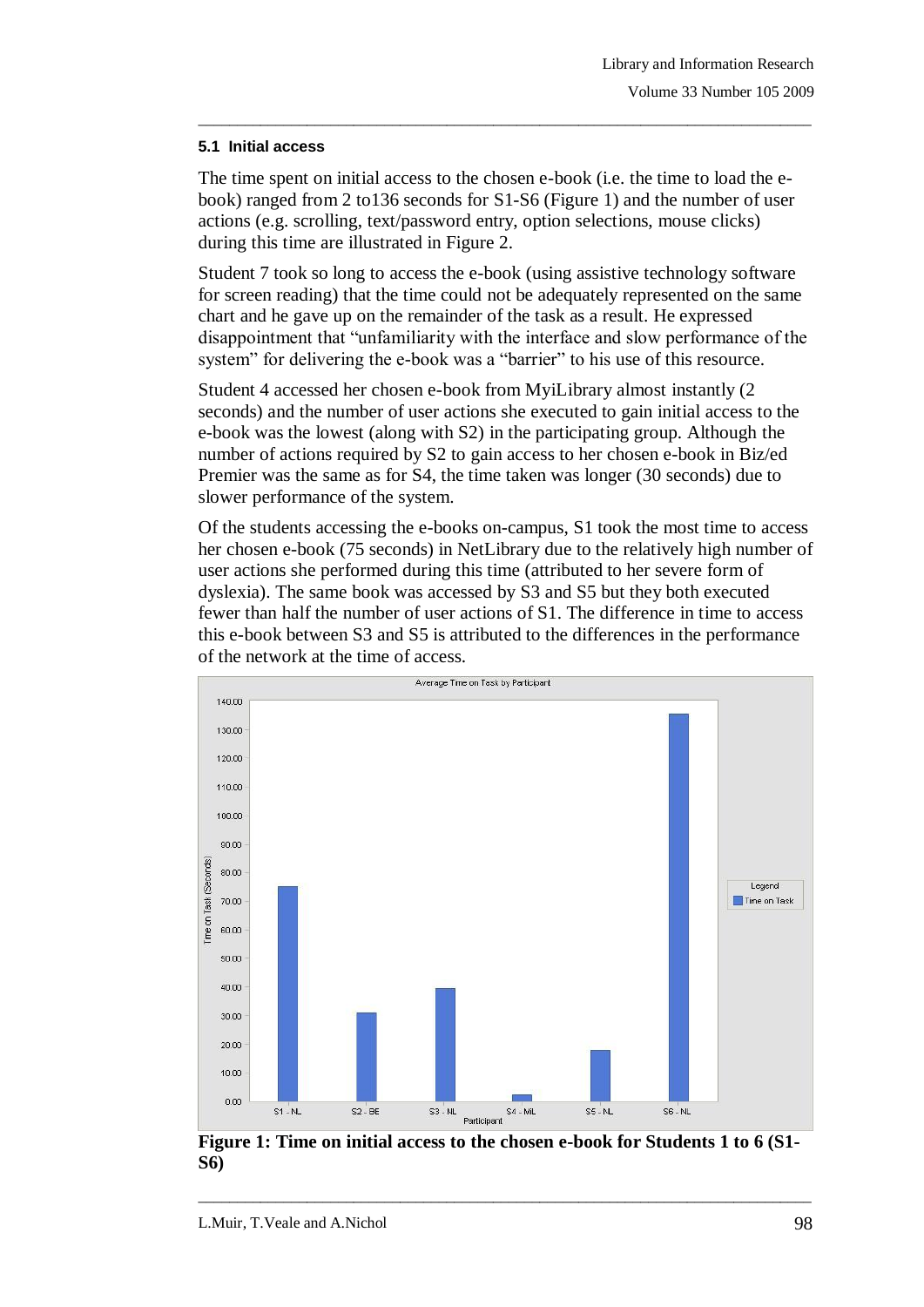

**Figure 2: Number of user actions during initial access to the chosen e-book for Students 1 to 6 (S1-S6)**

Student 6 gained initial access to his chosen e-book off-campus from NetLibrary in the longest time period (136 seconds) and greatest number of user actions in the participating group. Additional steps in the access process for off-campus students studying by distance learning was a key reason for this but the student felt that the number of steps in the process was too burdensome.

All of the students commented that the interface to the e-book content was not intuitive and that the user actions required to access the books were not clear. This was clearly evident in the experience of the student who is blind (S7) and the student with a severe form of dyslexia (S1), but the user experience was also considered to be unsatisfactory for off-campus access. Even those students (S4 and S5) who gained relatively quick access in fewer user actions felt that the system could be more "user-friendly".

### **5.2 Accessing e-book features**

Count of Markers (Count)

After initial access to the content of the chosen e-book, four of the students (S1, S2, S3 and S5) accessed the full features of the e-book for note taking. The time taken by the students to access the additional features is illustrated in Figure 3 and the number of user actions to gain access is represented in Figure 4.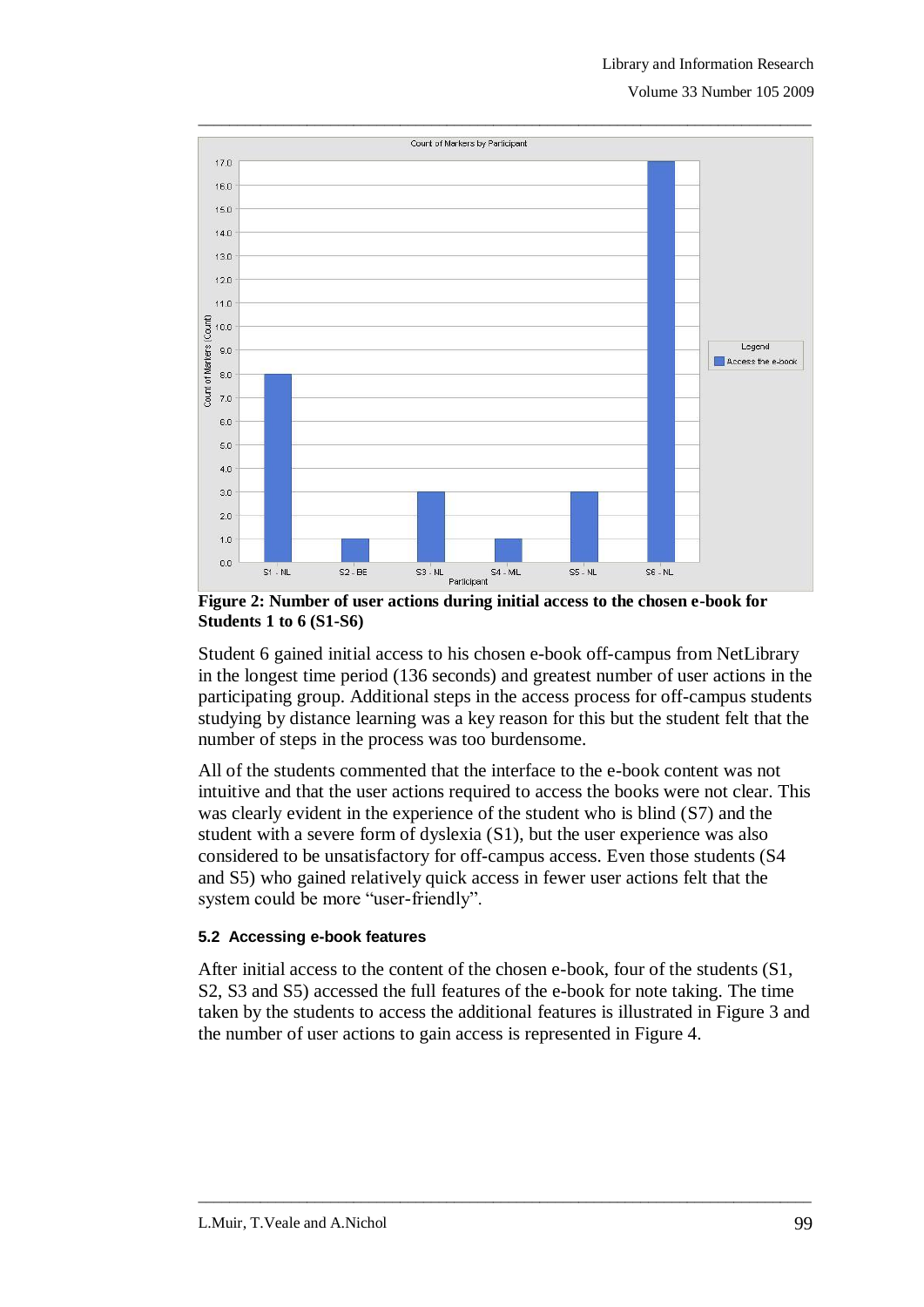Volume 33 Number 105 2009



**Figure 3: Time to access the full features of the chosen e-book**

Figures 3 and 4 illustrate the different experiences of each of the 3 students (S1, S3 and S5) in terms of time and actions required to gain access to the note taking feature in the same e-book in NetLibrary. In this case the time varied from 9 to 84 seconds and reflected the pattern of user actions executed by the students (2 to 11 user actions). The additional steps to login to the system to receive these features were not clear to S1 and S3 and it was not obvious to them that full access had been achieved. For the same reasons, the experience of S2 accessing her e-book features in Biz/ed Premier was particularly time consuming (261 seconds) and labour intensive (25 user actions). Student 6 stated that he did not attempt to access the full features of the e-book due to the time it had taken for him to gain initial access to the e-book.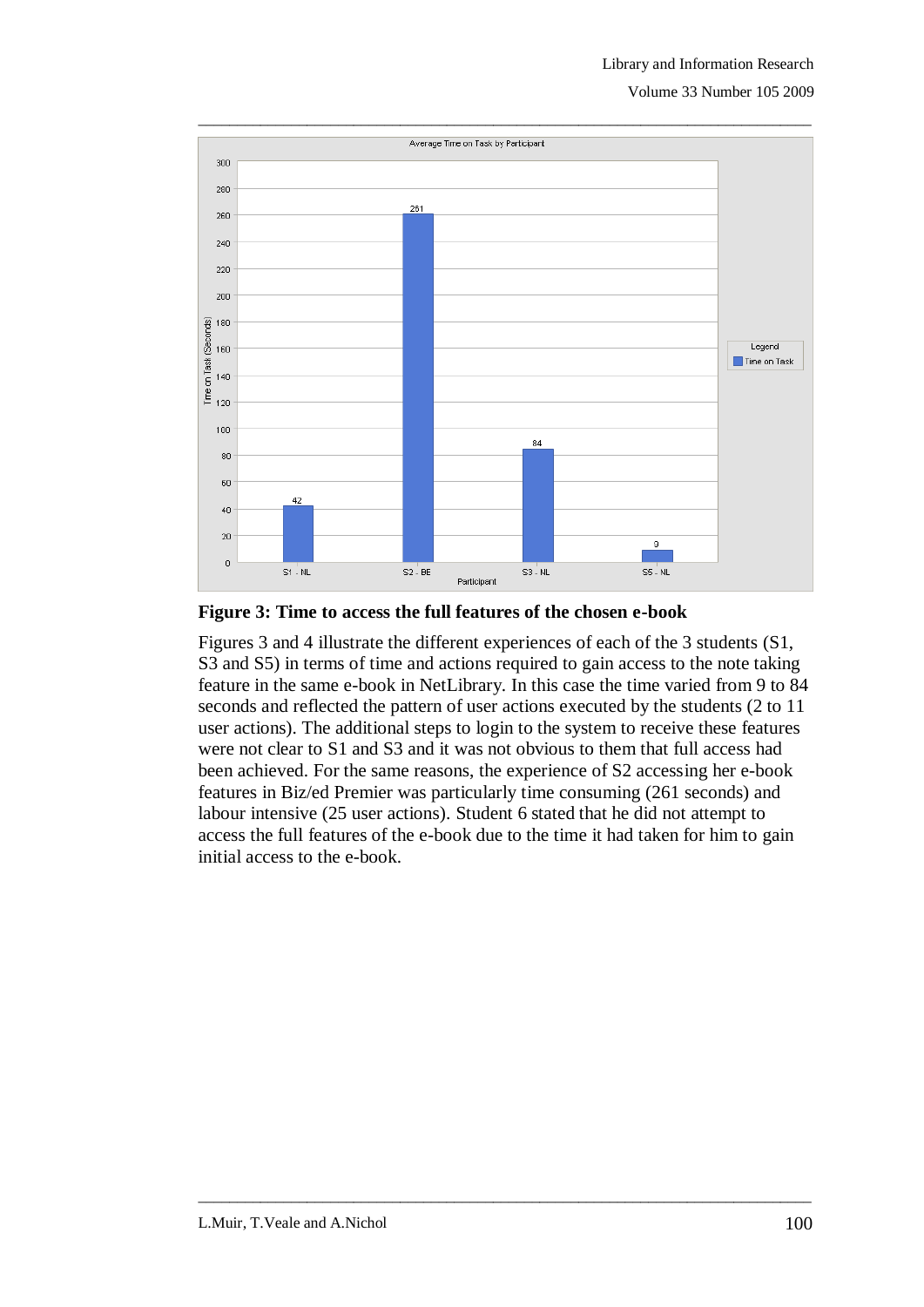Volume 33 Number 105 2009



### **Figure 4: Number of user actions required to access the full features of the chosen e-book**

### **5.3 Using e-books for academic study**

Prior to undertaking the use of e-books in the task, the participants expressed a desire to use e-books as a more "convenient" way to obtain information for their coursework assignments. They all expressed the view that they would not use an e-book for a prolonged period due to the strain of reading text on a computer screen. However, they all acknowledged that they did spend a lot of time looking at computer screens for other study and leisure activities. The students also felt that patience, concentration, attention and time were required for the e-book task but they also recognised the importance of these for any type of reading activity.

After access to the e-book was achieved, the students' interactions and attempted actions with e-books were observed and recorded. The average number of mouse movements (measured in pixels) was recorded while the e-book was open and in use by Students 1-6 (Figure 5) and illustrates the relatively intense physical activity (such as mouse movements, clicks, navigation and scrolling) by Student 1.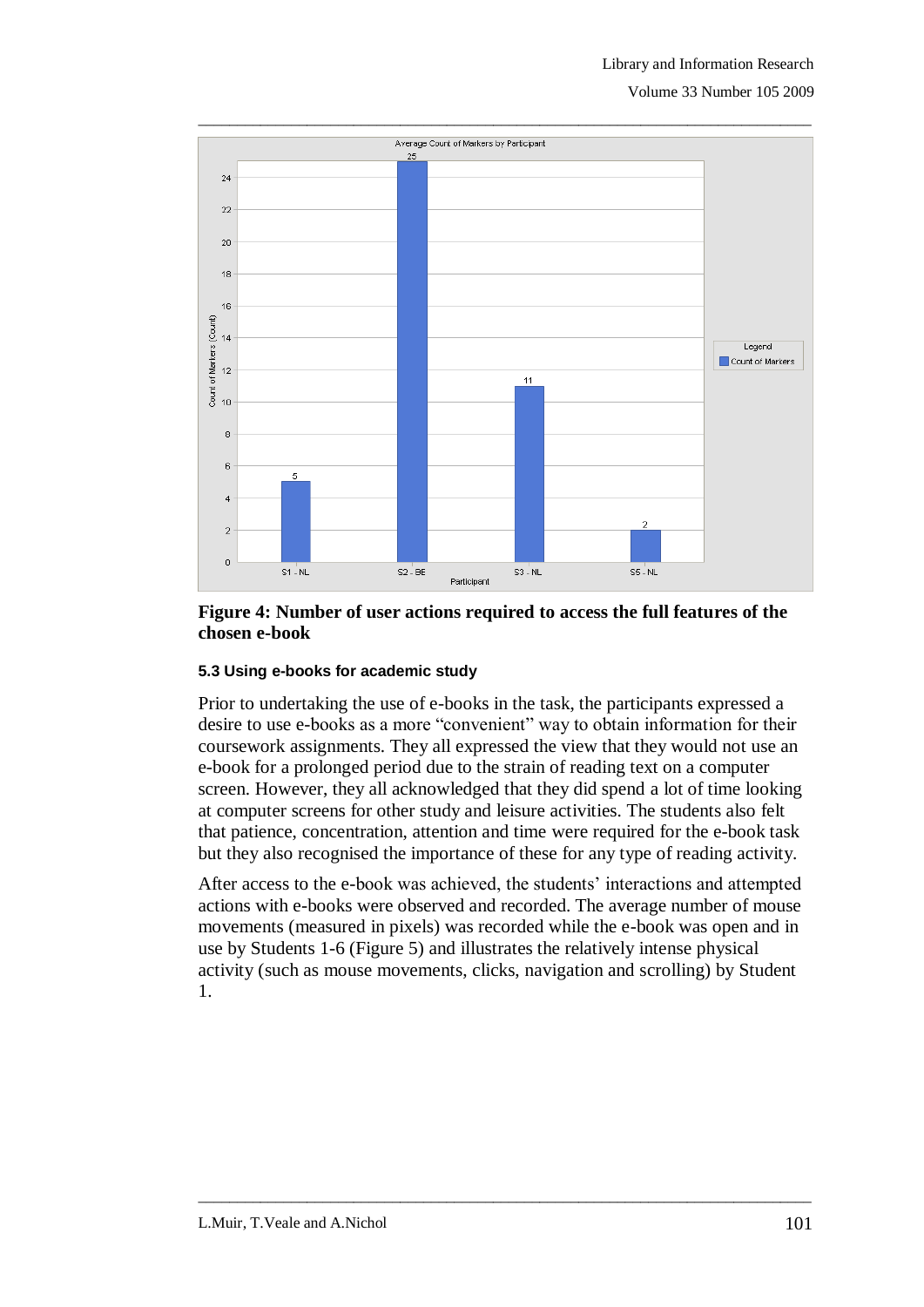#### Library and Information Research

Volume 33 Number 105 2009



#### **Figure 5: Average mouse movement (pixels) for each student while the ebooks were open and in use.**

However, it was the actual experience of students using e-books for their study which was of most value in this research and the results are discussed in the context of the actions (highlighting, marking, annotating, searching, scanning, evaluating, navigating and reading) of the students during the task.

Highlighting text was achieved with difficulty due to the slow performance of the system resulting in repeated attempts to highlight the same piece of text. S1 attempted to highlight text 12 times and tried to copy and paste it into an MS Word document. Student 2 expected the highlighting facility to work in the same way as in MS Word, that is by clicking the highlighter tool before highlighting the text. A pop-up dialog box instructed her to click the text first. The slow responsiveness of the system resulted in her presumption that the action had no effect and so she repeated the action 5 times during the load time (50 seconds).

Bookmarking sections and paragraphs was not possible as only whole pages could be marked in this way. Student 2, had developed particular study strategies for her dyslexia and commented that she found it easier to bookmark printed material with adhesive (repositionable) paper notes. Her experience of annotation was frustrating due to the time (2 minutes and 15 seconds) and 11 actions to load the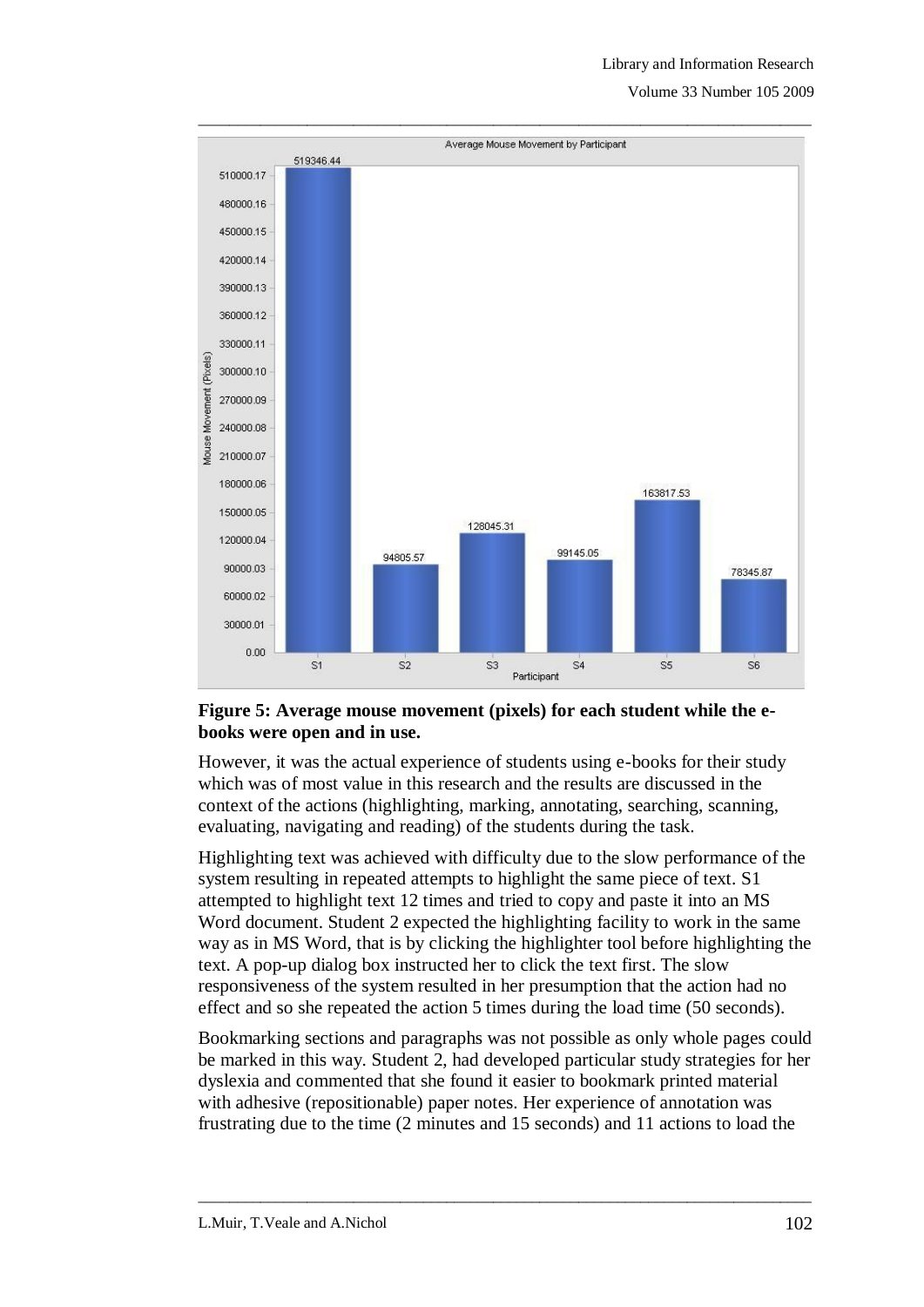annotation box. This appeared to be due to her failed attempt to annotate bullet points (which was not permitted).

 $\_$  ,  $\_$  ,  $\_$  ,  $\_$  ,  $\_$  ,  $\_$  ,  $\_$  ,  $\_$  ,  $\_$  ,  $\_$  ,  $\_$  ,  $\_$  ,  $\_$  ,  $\_$  ,  $\_$  ,  $\_$  ,  $\_$  ,  $\_$  ,  $\_$  ,  $\_$  ,  $\_$  ,  $\_$  ,  $\_$  ,  $\_$  ,  $\_$  ,  $\_$  ,  $\_$  ,  $\_$  ,  $\_$  ,  $\_$  ,  $\_$  ,  $\_$  ,  $\_$  ,  $\_$  ,  $\_$  ,  $\_$  ,  $\_$  ,

Taking notes and paraphrasing text was difficult due to access barriers and system performance issues (previously discussed in 5.2). Student 1 successfully created a list of notes in NetLibrary but her attempt to email the notes to herself failed and she did not receive them. She attempted to annotate passages of text but found that only full pages could be marked in this way (S5 also attempted this action). She was confused by the appearance of a menu when right-clicking over highlighted text as she assumed it would apply to that text (rather than the notes pane on the left as was the case). Student 2 used the note taking facility but her hand-written notes were far more extensive and useful for the scholarly task. Student 3 inadvertently started, and immediately tried to quit, the process of accessing the full features of the e-book in NetLibrary and this caused a break in reading flow of 3 minutes. Student 4 preferred to make her own written notes as she felt they were always accessible.

Full text searching was seen as a particular benefit of e-books compared to printed texts by the students. Student 1 searched for the term "triangulation". However, she found that the display of results was poor, even when the pane was enlarged, as the contextual information was inadequate. This resulted in additional user effort: browsing the contents in the right-hand pane to see which chapter or section the research result referred to. The search results were also found to be inadequate for the task because the hyperlink took the student to the page of the result rather than its precise location requiring the student to scroll down the page to find the appropriate section. The amount of scrolling required to navigate ebook content was generally found to increase user effort and have a negative impact on user satisfaction.

Generally, presenting information in context in the e-book was an issue that was raised by S1 and was also observed in the interactions of the other students. Flicking and scanning the e-book text to evaluate the content prior to reading was typically not well facilitated in the e-books. Student 3 was frustrated by the long page loading times which inhibited her ability to flick and scan through the ebook content to assess its relevancy in NetLibrary. Signposting in the text (EB2) was found to be particularly helpful to S2's evaluation and contextualisation of the content. She commented that the structure of the content described at various points in the e-book (a walk-through tour at the beginning, a section on purpose and content in the introduction, learning objectives at the start of each chapter and bullet points describing the organisation of sections) was particularly helpful.

Navigating the content of the e-book in Biz/ed premier was found to be "easy" by S2 using the Table of Contents, the control at the bottom of each page and hyperlinks in the text. However, the number of scrolling actions required and long page-loading times increased the effort required for her to use the resource effectively. The symbols used in the icons (for example, to access the "annotation manager') were not intuitive (and difficult for her to remember) and so she relied on the alternative text produced by hovering the mouse over the symbol. This student commented on the usefulness of the always available Table of Contents and S4 was particularly emphatic in her praise for this feature (although she used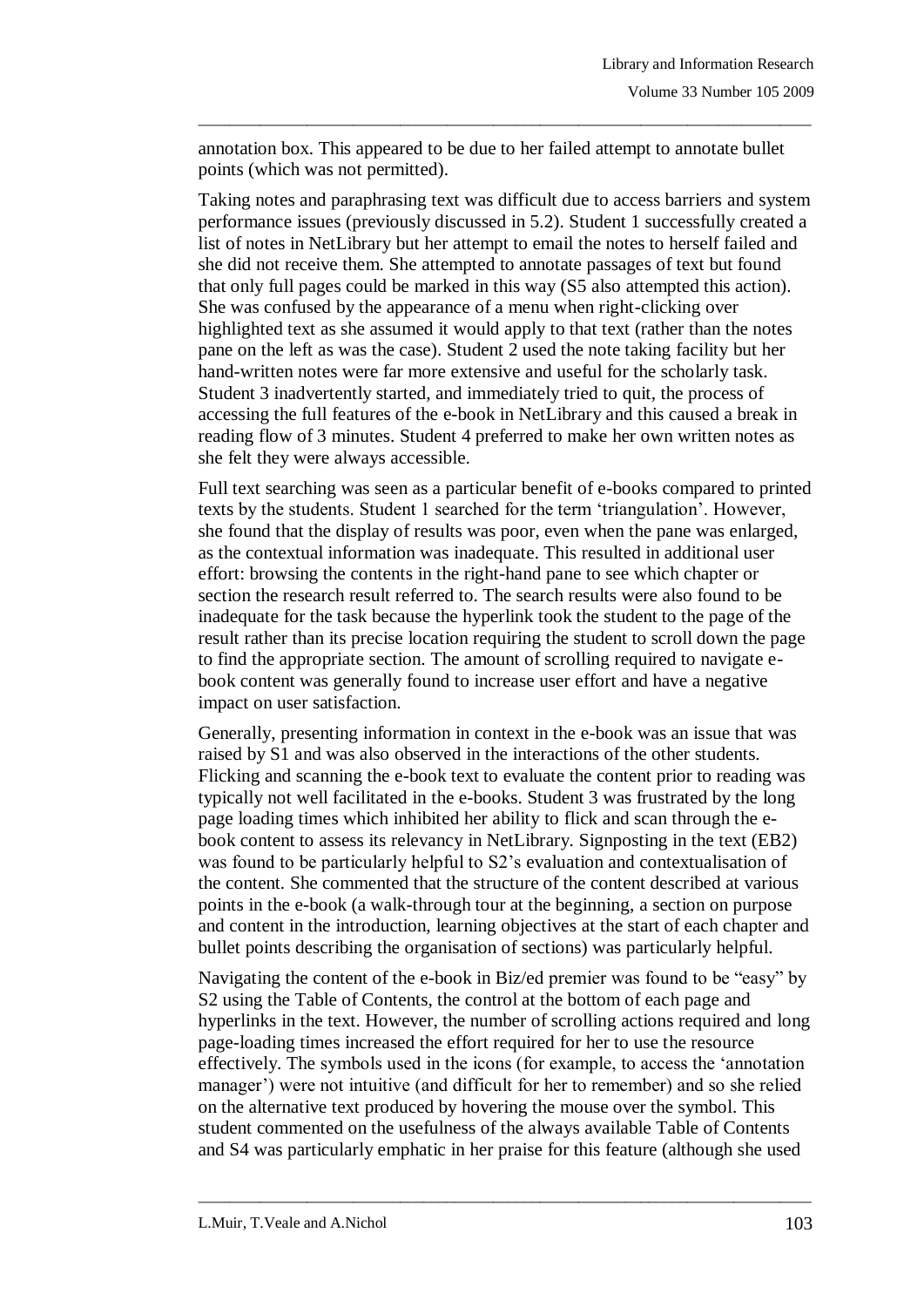the page navigation more frequently for sequential page reading). Student 5 suggested that page numbers should be included in the Table of Contents so that the user can assess the size of the chapters/sections. Student 1 commented on "cluttered distracting elements" in the e-book in NetLibrary making navigation difficult. Lengthy pages were found to inhibit ease of navigation, requiring more scrolling, and short pages were preferred for easier and more "digestible" reading. Student 3 commented that the variability in the methods of navigation between different e-book providers was confusing. Interrupted reading flow and increased scrolling activity was caused by sentences and tables split across pages. Student 3 became impatient with this and skimmed over the content as a result. Student 5 experienced tables which did not fit on the screen and required scrolling after which she navigated to the next page where she found the continuation of a sentence that had started 2 pages previously (i.e. before the table). This interrupted her reading flow and understanding of the content as she had to navigate back twice, scroll down to the end of the page and then navigate forward twice to continue reading. On the fourth occurrence of this problem she did not attempt to return to the previous page and ended the session shortly afterwards. Student 6 found the lack of a scroll bar to indicate whether there was more text on a page was unhelpful. It caused him to miss content (and to have to navigate back) on two occasions and he developed the habit of scrolling to the top of every page before navigating forward. Student 6 performed 176 user actions during his reading, all in the right-hand pane (e-book text). Of these, most were scrolling actions (112) equivalent to 1.9 actions per page and 1.75 actions per minute.

 $\_$  ,  $\_$  ,  $\_$  ,  $\_$  ,  $\_$  ,  $\_$  ,  $\_$  ,  $\_$  ,  $\_$  ,  $\_$  ,  $\_$  ,  $\_$  ,  $\_$  ,  $\_$  ,  $\_$  ,  $\_$  ,  $\_$  ,  $\_$  ,  $\_$  ,  $\_$  ,  $\_$  ,  $\_$  ,  $\_$  ,  $\_$  ,  $\_$  ,  $\_$  ,  $\_$  ,  $\_$  ,  $\_$  ,  $\_$  ,  $\_$  ,  $\_$  ,  $\_$  ,  $\_$  ,  $\_$  ,  $\_$  ,  $\_$  ,

Although students generally stated in the pre-task questionnaire that they would be more likely to read for quick reference, the evidence showed that they did read pages sequentially for a considerable period of time during the task. Student 4 stated that e-books are "useful for when you have specific areas to address rather than reading the whole." She read from two e-books: first in NetLibrary (until she was locked out by the provider after 15 minutes and 58 seconds) and then in MyiLibrary (41 minutes 54 seconds). She changed her opinion to a preference for e-books over printed books as a result of the session. She expressed a preference for features in MyiLibrary for easy reading such as the expandable Table of Contents in the left-hand pane and the digestible content length and navigation control at the bottom of the right-hand pane. In her second e-book of the session in MyiLibrary, S4 read the pages sequentially, using the navigation control on each page, from the cover to the end of Unit 1 in 39 minutes 15 seconds. In the pre-task questionnaire she indicated that she had not expected to read for prolonged periods. During the task she demonstrated thorough reading by going back over content on the previous page to re-read the start of a sentence before continuing. Some pages were scanned and others were read more slowly (for example, page 18 was read in 4 minutes 50 seconds). Student 5 read 51 pages sequentially in 45 minutes 4 seconds. Her thorough reading for topic understanding was demonstrated by her use of the content as the author advised. For example, when she came across a reference to an appendix in chapter 3 she navigated to it at that point in the session. The maximum reading time was by S6 who read 60 pages sequentially from one chapter of his chosen e-book in a session lasting 66 minutes and 17 seconds.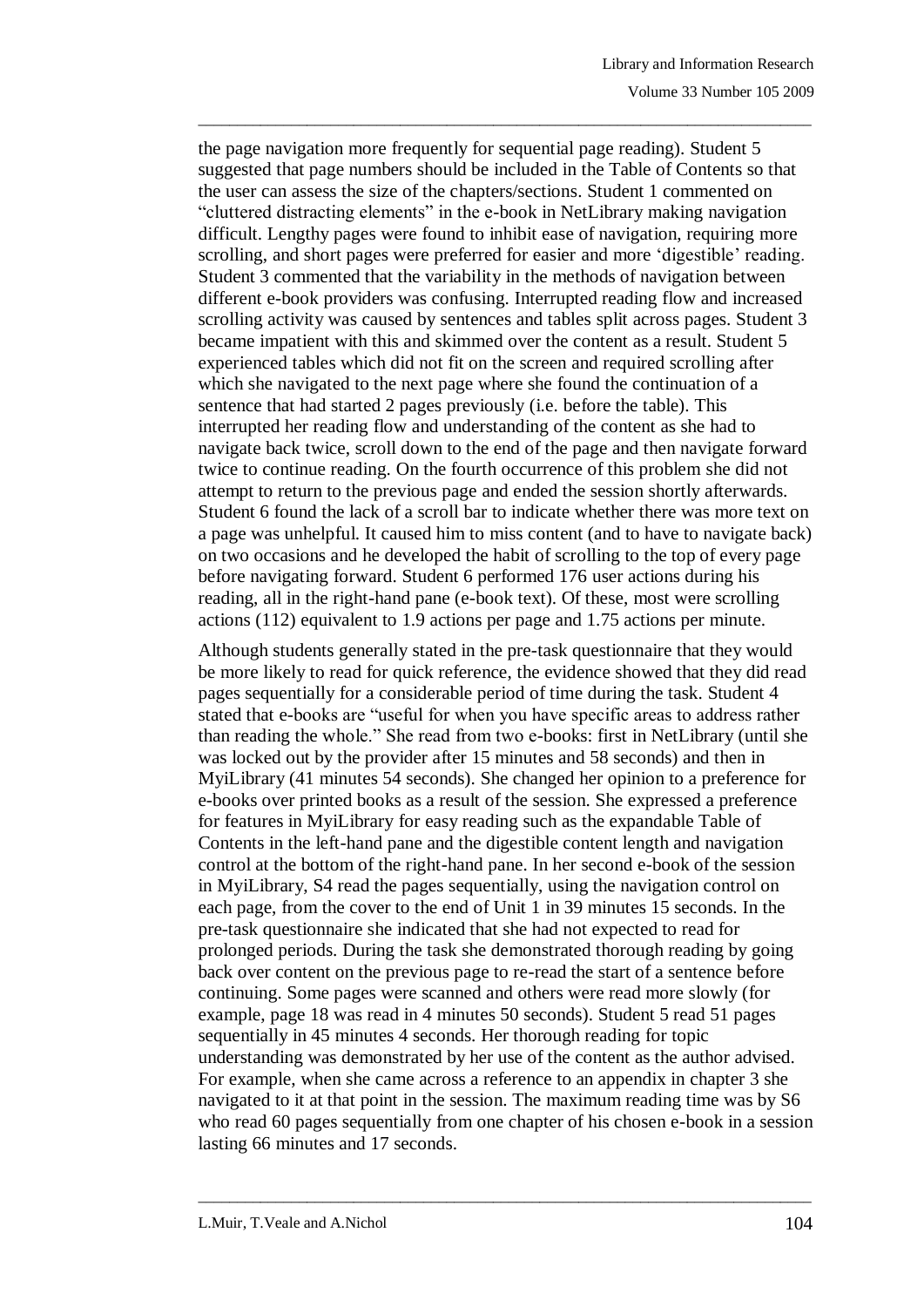The participants were asked if they had any recommendations for the development of e-books. Student 2 commented on the need for a new approach to e-books (although no specific format was suggested). Student 6 suggested that a standard format, simplified access and a wider range of content would improve ebook usability for academic study.

 $\_$  ,  $\_$  ,  $\_$  ,  $\_$  ,  $\_$  ,  $\_$  ,  $\_$  ,  $\_$  ,  $\_$  ,  $\_$  ,  $\_$  ,  $\_$  ,  $\_$  ,  $\_$  ,  $\_$  ,  $\_$  ,  $\_$  ,  $\_$  ,  $\_$  ,  $\_$  ,  $\_$  ,  $\_$  ,  $\_$  ,  $\_$  ,  $\_$  ,  $\_$  ,  $\_$  ,  $\_$  ,  $\_$  ,  $\_$  ,  $\_$  ,  $\_$  ,  $\_$  ,  $\_$  ,  $\_$  ,  $\_$  ,  $\_$  ,

## **6 Discussion**

Although the number of participants in this initial research was limited, the volume of data and depth of analysis provided a valuable insight into the behaviour and experiences of students using e-books for their academic study.

The participants were generally positive and enthusiastic about the *potential* of ebooks for study after completion of the task. However, they were frustrated by the barriers to their effective use as a scholarly resource.

The participants valued full-text searching and the always available Table of Contents (although the inclusion of page numbers was a recommended addition) in the e-books.

The students were dissatisfied with the complex and unfamiliar user interface, poor "learnability" of the e-book features, lack of ease of flicking and scanning to evaluate the content of the e-book, lack of e-book and chapter reading progress information, insufficient signposting within the e-book content, lengthy pages requiring scrolling, interrupted reading flow due to content (e.g. text and tables) split over two or more pages, poor display of search results, subject index links to pages rather than passages of text (requiring scrolling to find the relevant section), slow response to actions (e.g. highlighting and note taking) and the time and number of actions required to access the e-book and the full features of the e-book (including additional login for full access). Eye strain due to reading on a PC screen was also mentioned as a barrier to very long reading sessions (particularly by the students with dyslexia). It is anticipated that wider availability of technology such as Jepsen"s PixelQi low-cost and low-power "e-paper" display screen for laptops and the Kindle E-Book Reader (IEEE Spectrum, 9 June 2009) will make screen reading easier on the eyes in the future.

One potential solution for improving the user experience of e-books is the application of a form of adaptive personalisation. The concept is to make the service adapt to the user, rather than forcing the user to adapt to the system. A report commissioned by JISC investigated personalisation of online resources (in general) for education and research based on a review of available literature and on interviews with key stakeholders (JISC, 2008b). However, the findings highlighted issues of negative perceptions of privacy and trust, inappropriate categorisation of users in personalised systems and the need for greater understanding of user requirements. One of their recommendations was that improved user experience or functionality should be explicitly linked to desired outcomes. This has been the approach in our research.

Nevertheless, evaluating e-books from a student (user) perspective is only the first step towards making e-book content usable and accessible for scholarly activity. In the quest for a model of academic e-book delivery which meets the needs of the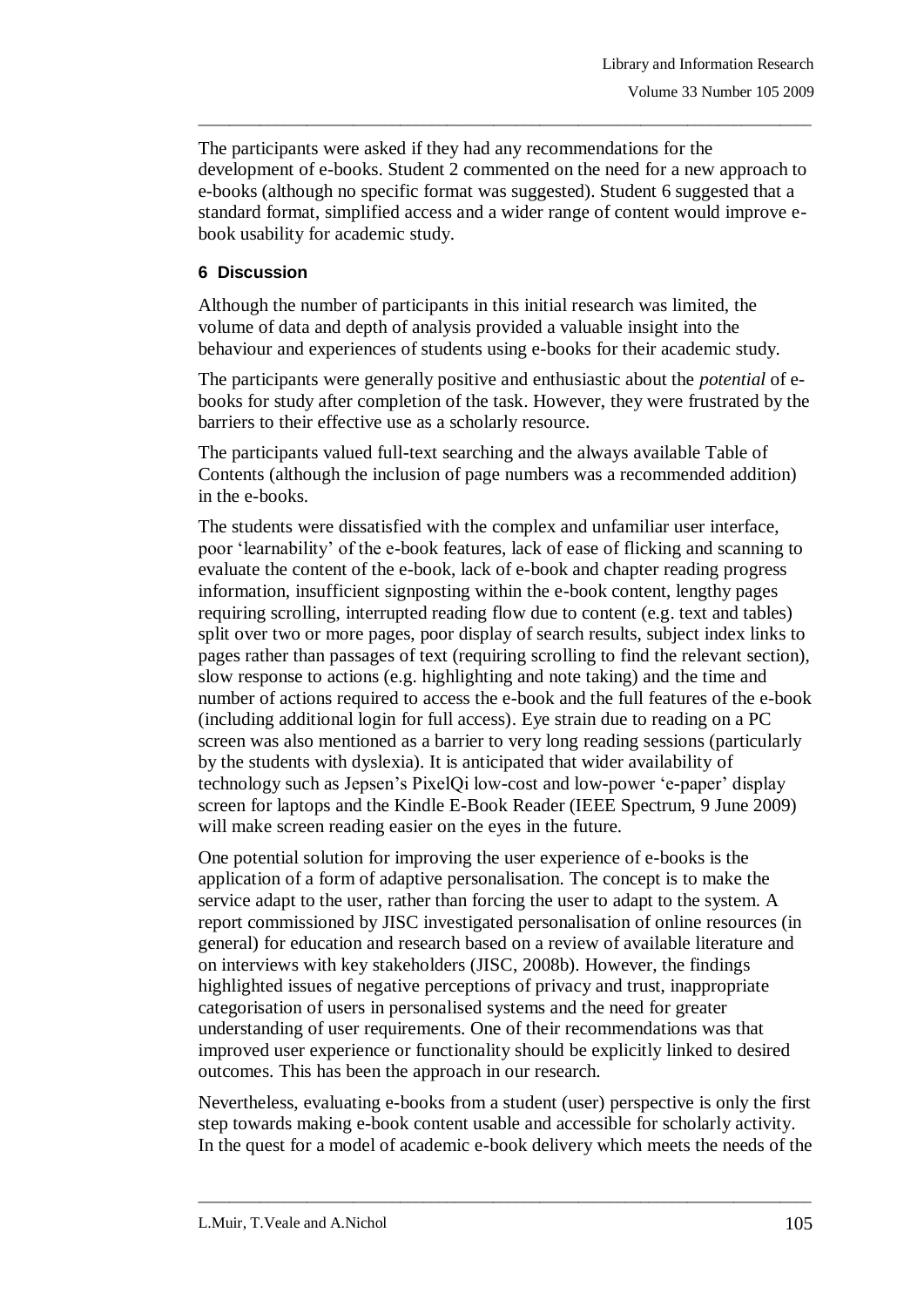user we argue that, as e-books are commercial products, it is essential to take a wider commercial or *business* perspective which includes the user as the customer.

 $\_$  ,  $\_$  ,  $\_$  ,  $\_$  ,  $\_$  ,  $\_$  ,  $\_$  ,  $\_$  ,  $\_$  ,  $\_$  ,  $\_$  ,  $\_$  ,  $\_$  ,  $\_$  ,  $\_$  ,  $\_$  ,  $\_$  ,  $\_$  ,  $\_$  ,  $\_$  ,  $\_$  ,  $\_$  ,  $\_$  ,  $\_$  ,  $\_$  ,  $\_$  ,  $\_$  ,  $\_$  ,  $\_$  ,  $\_$  ,  $\_$  ,  $\_$  ,  $\_$  ,  $\_$  ,  $\_$  ,  $\_$  ,  $\_$  ,

The research presented in this paper is the initial stage of a research project which considers e-book production, delivery and use as a complete work system. Analysis of user requirements, without considering the processes, infrastructure and other participants (including authors, publishers and e-book aggregators) in the e-book work system would limit the commercial viability of any new approach to delivering e-books. Previous research on e-book use and usability has tended to focus on technical/functional requirements or user feedback without considering the implementation of a new solution to meet users" study needs. This has resulted in research which recommends modifications to the existing delivery model of e-books rather than a radical change. A solution which addresses user requirements but is not commercially viable is of no value. It is for this reason that our research applies Principle-Based Systems Analysis (PBSA) to the evaluation of e-books.

PBSA (Alter, 2002) is a framework for evaluating systems from a 'business' view-point rather than purely from a customer (user), technical or functional perspective. It defines a work system as having eight elements; customers (users), products and services (which the work system exists to produce), processes (system activities), participants (all who contribute to the creation, delivery and support of the system), information (used and captured in the system), technology (dedicated hardware, software and equipment), infrastructure (the supporting human, information and technical resources) and context (the organisational, competitive, technical and regulatory environment).

By considering all eight elements of the e-book work system, the solution to the problem of meeting the needs of students using e-books is addressed in the context of a viable business model for delivery.

PBSA applies seven work system principles to the eight elements of a system. The seven principles are applied to the e-book delivery system to address the business problem of delivering e-books for scholarly activity:

- 1. Please the customers (users) to meet the needs of the scholar and to provide a pleasing experience in terms of product & service delivery.
- 2. Perform work efficiently to ensure efficient processes for delivery of the ebook content for scholarly activity. This involves evaluating and improving process characteristics, performance and impact.
- 3. Serve the participants to meet the needs of all who participate in the e-book supply chain; those involved in using, creating and delivering e-books for academic study.
- 4. Create value from information to evaluate the value of the information content of e-books and determine the best model for delivering improvements in information quality and value for scholarly activity.

 $\_$  ,  $\_$  ,  $\_$  ,  $\_$  ,  $\_$  ,  $\_$  ,  $\_$  ,  $\_$  ,  $\_$  ,  $\_$  ,  $\_$  ,  $\_$  ,  $\_$  ,  $\_$  ,  $\_$  ,  $\_$  ,  $\_$  ,  $\_$  ,  $\_$  ,  $\_$  ,  $\_$  ,  $\_$  ,  $\_$  ,  $\_$  ,  $\_$  ,  $\_$  ,  $\_$  ,  $\_$  ,  $\_$  ,  $\_$  ,  $\_$  ,  $\_$  ,  $\_$  ,  $\_$  ,  $\_$  ,  $\_$  ,  $\_$  ,

5. Minimise effort absorbed by technology – to apply technology to deliver accessible, useable e-book content in a high performance system.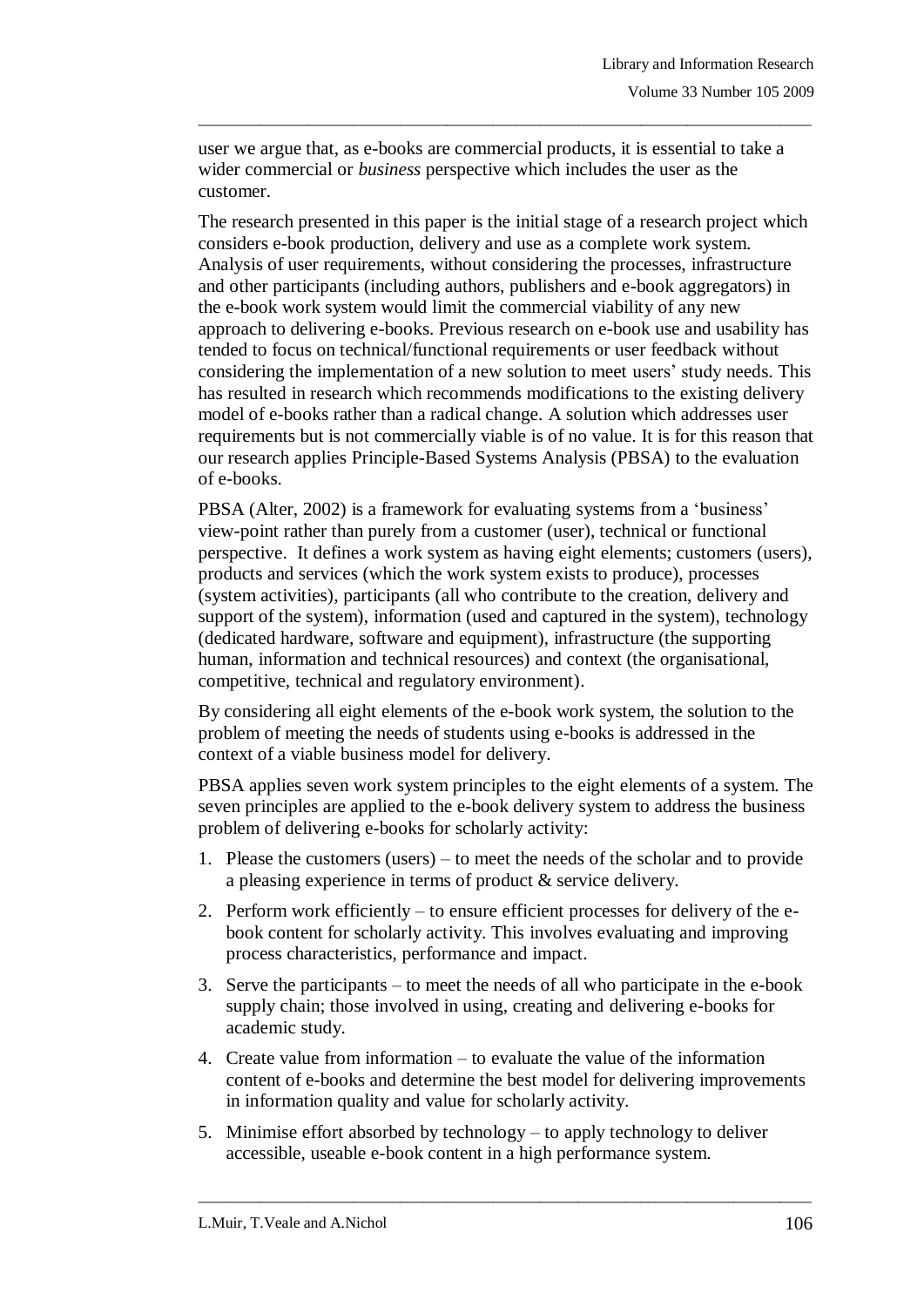6. Deploy infrastructure as a genuine resource – to use the technical, human and information resources to their greatest advantage in the e-book work system.

 $\_$  ,  $\_$  ,  $\_$  ,  $\_$  ,  $\_$  ,  $\_$  ,  $\_$  ,  $\_$  ,  $\_$  ,  $\_$  ,  $\_$  ,  $\_$  ,  $\_$  ,  $\_$  ,  $\_$  ,  $\_$  ,  $\_$  ,  $\_$  ,  $\_$  ,  $\_$  ,  $\_$  ,  $\_$  ,  $\_$  ,  $\_$  ,  $\_$  ,  $\_$  ,  $\_$  ,  $\_$  ,  $\_$  ,  $\_$  ,  $\_$  ,  $\_$  ,  $\_$  ,  $\_$  ,  $\_$  ,  $\_$  ,  $\_$  ,

7. Minimise conflicts and risks – to address conflicting requirements of users and those of other participants in the e-book supply chain to reduce the risk of producing an unworkable business model of e-book delivery.

The evidence in this paper begins to address Principles 1, 2, 4 and 5 by evaluating the current model of delivering academic e-books. It concludes that the current model does not please the users, perform the work efficiently, create value from information or apply technology to minimise the effort required to deliver and use e-books for academic study.

We argue that, based on our analysis of students using e-books for completion of coursework tasks, a new model for academic e-book delivery is required which meets their needs and addresses all seven of the principles in the PBSA framework.

## **7 Conclusion**

This paper supports the need for development of a new model of delivering ebook content: not one that presents pages of text for scanning or reading like a printed book but a work system which meets the needs of all who use, create, license and provide e-books for academic study.

We propose the creation of a new format that pleases the user, performs processes efficiently, serves the needs of all participants in the e-supply chain (including authors, aggregators, publishers, educators and librarians), creates value from information, applies technology to minimise user effort, makes the most effective use of technical, human and information resources and minimises potential conflicts and risks. In this approach the educational context for use and the commercial infrastructure for delivery of e-books must be integral to a solution which offers accessible learning for the diverse needs of our students.

Further work is being conducted to capture the behaviour and experiences of more users (including students with a wider range of disabilities and learning needs), evaluate the issues for all those involved from creation to delivery of e-books and to develop prototypes of new e-book systems for user testing. This approach will ensure that any new system provides a viable and workable commercial solution to meeting the needs of students using e-books for scholarly activity.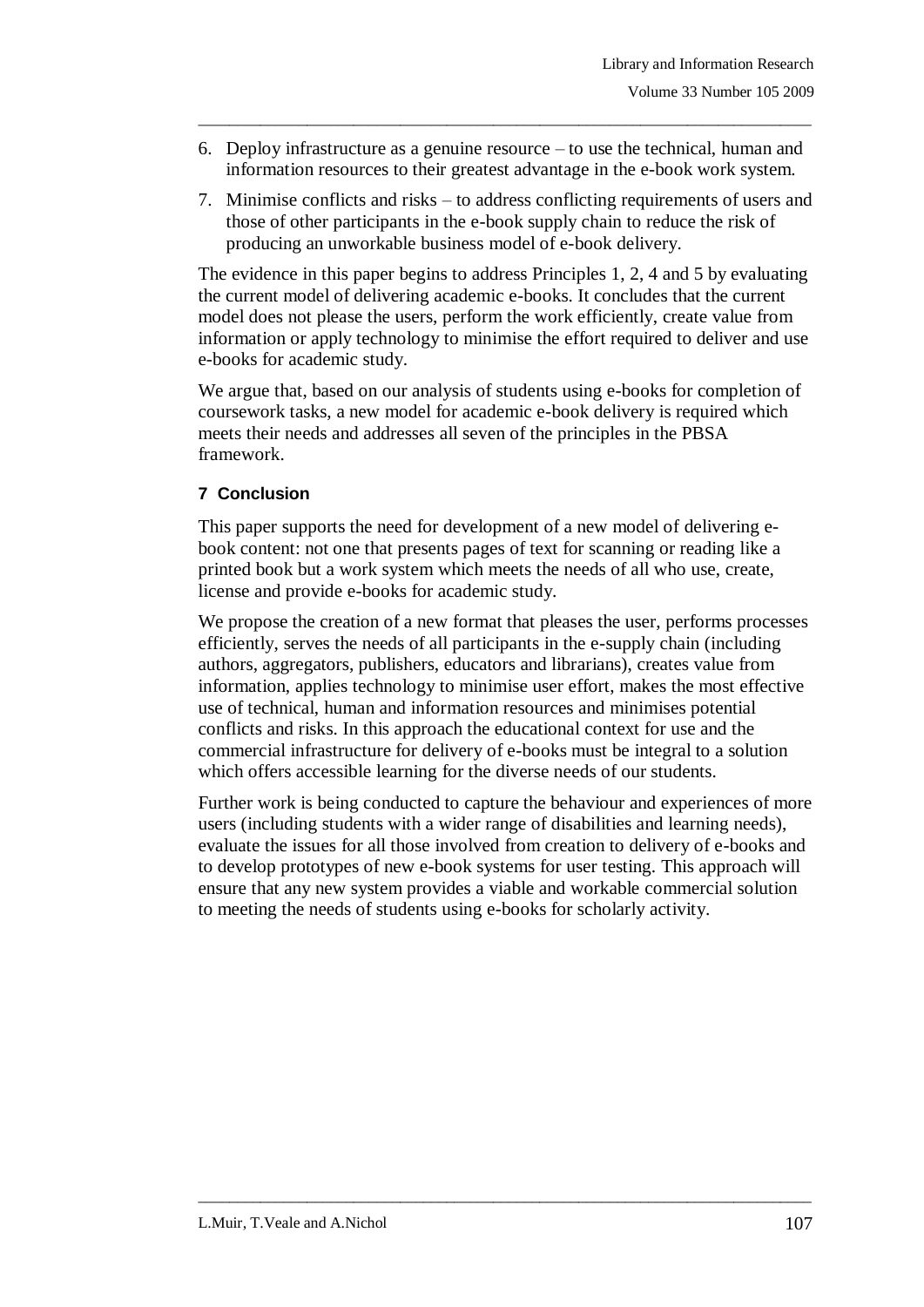### **References**

Alter, S. (2002) Information systems: the foundation of e-business. New Jersey: Prentice Hall. (Chapter 2).

 $\_$  ,  $\_$  ,  $\_$  ,  $\_$  ,  $\_$  ,  $\_$  ,  $\_$  ,  $\_$  ,  $\_$  ,  $\_$  ,  $\_$  ,  $\_$  ,  $\_$  ,  $\_$  ,  $\_$  ,  $\_$  ,  $\_$  ,  $\_$  ,  $\_$  ,  $\_$  ,  $\_$  ,  $\_$  ,  $\_$  ,  $\_$  ,  $\_$  ,  $\_$  ,  $\_$  ,  $\_$  ,  $\_$  ,  $\_$  ,  $\_$  ,  $\_$  ,  $\_$  ,  $\_$  ,  $\_$  ,  $\_$  ,  $\_$  ,

Carden, M.T.J. (2008) E-books are not books. Conference on Information and Knowledge Management, *Proceedings of the 2008 ACM workshop on research advances in large digital book repositories*. California: ACM, 9-12.

Chu, H. (2003) Electronic books: viewpoints from users and potential users. *Library hi tech* [online], **21**(3). URL: [www.emeraldinsight.com/10.1108/07378830310494526](http://www.emeraldinsight.com/10.1108/07378830310494526) [accessed 15.10.08].

CIBER (2008) *Information behaviour of the researcher of the future.* London: University College London. URL:

<http://www.jisc.ac.uk/whatwedo/programmes/resourcediscovery/googlegen.aspx> [accessed 25.1.08].

*Disability Discrimination Act (2005*) c.13. URL: <http://www.opsi.gov.uk/acts/acts2005/20050013.htm> [accessed 11.03.08].

JISC (2003) *Promoting the uptake of e-books in Higher and Further Education*, Report to JISC E-book Working Group, Gold Leaf, August 2003. URL: [http://www.jisc-collections.ac.uk/workinggroups/ebooks/studies\\_reports.aspx](http://www.jisc-collections.ac.uk/workinggroups/ebooks/studies_reports.aspx) [accessed 26.2.08].

JISC (2008) *JISC National E-books Observatory Project E-book User Survey: Findings from the first user survey.* London: JISC. URL: [http://www.jisc](http://www.jisc-collections.ac.uk/workinggroups/ebooks/studies_reports.aspx)[collections.ac.uk/workinggroups/ebooks/studies\\_reports.aspx](http://www.jisc-collections.ac.uk/workinggroups/ebooks/studies_reports.aspx) [accessed 1.5.08].

JISC (2008a) *JISC National E-books Observatory Project*. . URL: <http://www.jiscebooksproject.org/> [accessed 26.2.08].

JISC (2008b) *Developing personalisation for the information environment* . URL: <http://www.jisc.ac.uk/publications/publications/personalisationfinalreport.aspx> [accessed 12.10.08].

Levine-Clark, M. (2006) Electronic book usage: a survey at the University of Denver. *Libraries and the Academy,* **6**(3), 285-299.

Marchionini, G. (1995) *Information seeking in electronic environments*. Cambridge University Press, Cambridge.

RIN (2007) *Researchers use of academic libraries and their services*. Research Information Network/Consortium of Research Libraries. URL: <http://www.rin.ac.uk/researchers-use-libraries> [accessed 3.2.09].

Rowlands, I. (2007) *Superbook: Planning for the eBook revolution.* London: University College London. URL: <http://www.ucl.ac.uk/slais/research/ciber/superbook/> [accessed 25.12.08].

Rowlands, I., Nicholas, D., Hamid, R.J. and Huntington, P. (2007) *What do faculty and students actually think about e-books?* London: University College London. URL: <http://www.homepages.ucl.ac.uk/~uczciro/findings.pdf> [accessed] 25.9.08].